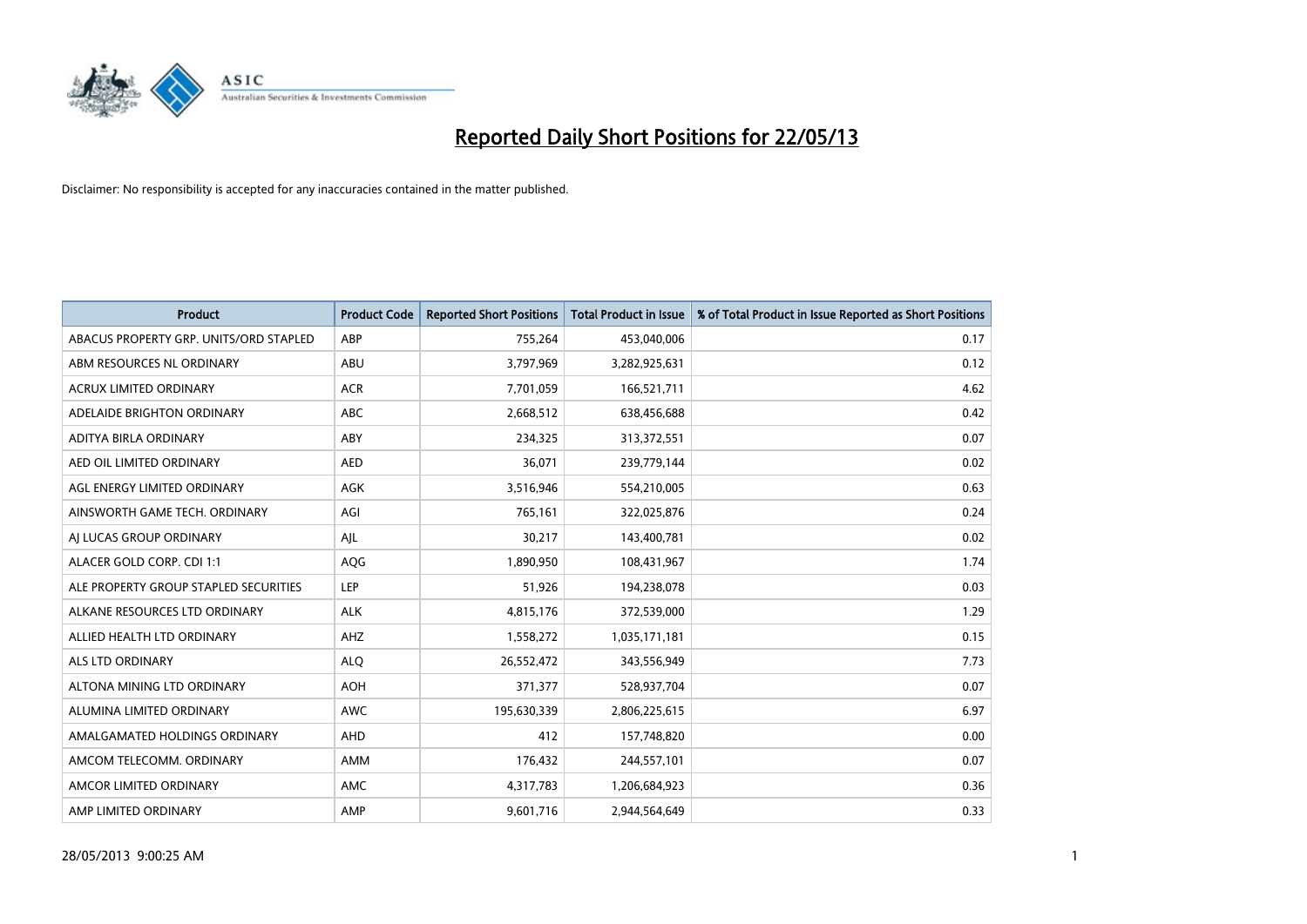

| <b>Product</b>                            | <b>Product Code</b> | <b>Reported Short Positions</b> | <b>Total Product in Issue</b> | % of Total Product in Issue Reported as Short Positions |
|-------------------------------------------|---------------------|---------------------------------|-------------------------------|---------------------------------------------------------|
| AMPELLA MINING ORDINARY                   | <b>AMX</b>          | 1,906,091                       | 248,000,493                   | 0.77                                                    |
| ANGLOGOLD ASHANTI CDI 5:1                 | AGG                 |                                 | 89,207,765                    | 0.00                                                    |
| ANSELL LIMITED ORDINARY                   | <b>ANN</b>          | 9,459,853                       | 130,631,752                   | 7.24                                                    |
| ANTARES ENERGY LTD ORDINARY               | <b>AZZ</b>          | 429,483                         | 256,100,939                   | 0.17                                                    |
| ANZ BANKING GRP LTD ORDINARY              | ANZ                 | 4,729,242                       | 2,743,939,704                 | 0.17                                                    |
| APA GROUP STAPLED SECURITIES              | APA                 | 12,384,743                      | 835,750,807                   | 1.48                                                    |
| APN NEWS & MEDIA ORDINARY                 | <b>APN</b>          | 20,998,520                      | 661,526,586                   | 3.17                                                    |
| AQUARIUS PLATINUM. ORDINARY               | AQP                 | 9,156,111                       | 486,851,336                   | 1.88                                                    |
| AQUILA RESOURCES ORDINARY                 | <b>AQA</b>          | 13,008,908                      | 411,804,442                   | 3.16                                                    |
| ARAFURA RESOURCE LTD ORDINARY             | <b>ARU</b>          | 399,638                         | 441,270,644                   | 0.09                                                    |
| ARB CORPORATION ORDINARY                  | <b>ARP</b>          | 1,179,081                       | 72,481,302                    | 1.63                                                    |
| ARDENT LEISURE GROUP STAPLED SECURITIES   | AAD                 | 1,792,863                       | 397,803,987                   | 0.45                                                    |
| ARISTOCRAT LEISURE ORDINARY               | <b>ALL</b>          | 5,427,086                       | 551,418,047                   | 0.98                                                    |
| ARRIUM LTD ORDINARY                       | ARI                 | 9,891,370                       | 1,355,433,903                 | 0.73                                                    |
| ASCIANO LIMITED ORDINARY                  | <b>AIO</b>          | 14,622,275                      | 975,385,664                   | 1.50                                                    |
| ASG GROUP LIMITED ORDINARY                | <b>ASZ</b>          | 1,331,220                       | 206,720,839                   | 0.64                                                    |
| ASPEN GROUP ORD/UNITS STAPLED             | APZ                 | 301,928                         | 1,192,665,422                 | 0.03                                                    |
| ASTRO JAP PROP GROUP STAPLED US PROHIBIT. | AJA                 | 77,811                          | 67,211,752                    | 0.12                                                    |
| <b>ASX LIMITED ORDINARY</b>               | <b>ASX</b>          | 3,311,729                       | 175,136,729                   | 1.89                                                    |
| ATLAS IRON LIMITED ORDINARY               | AGO                 | 41,177,783                      | 909,718,409                   | 4.53                                                    |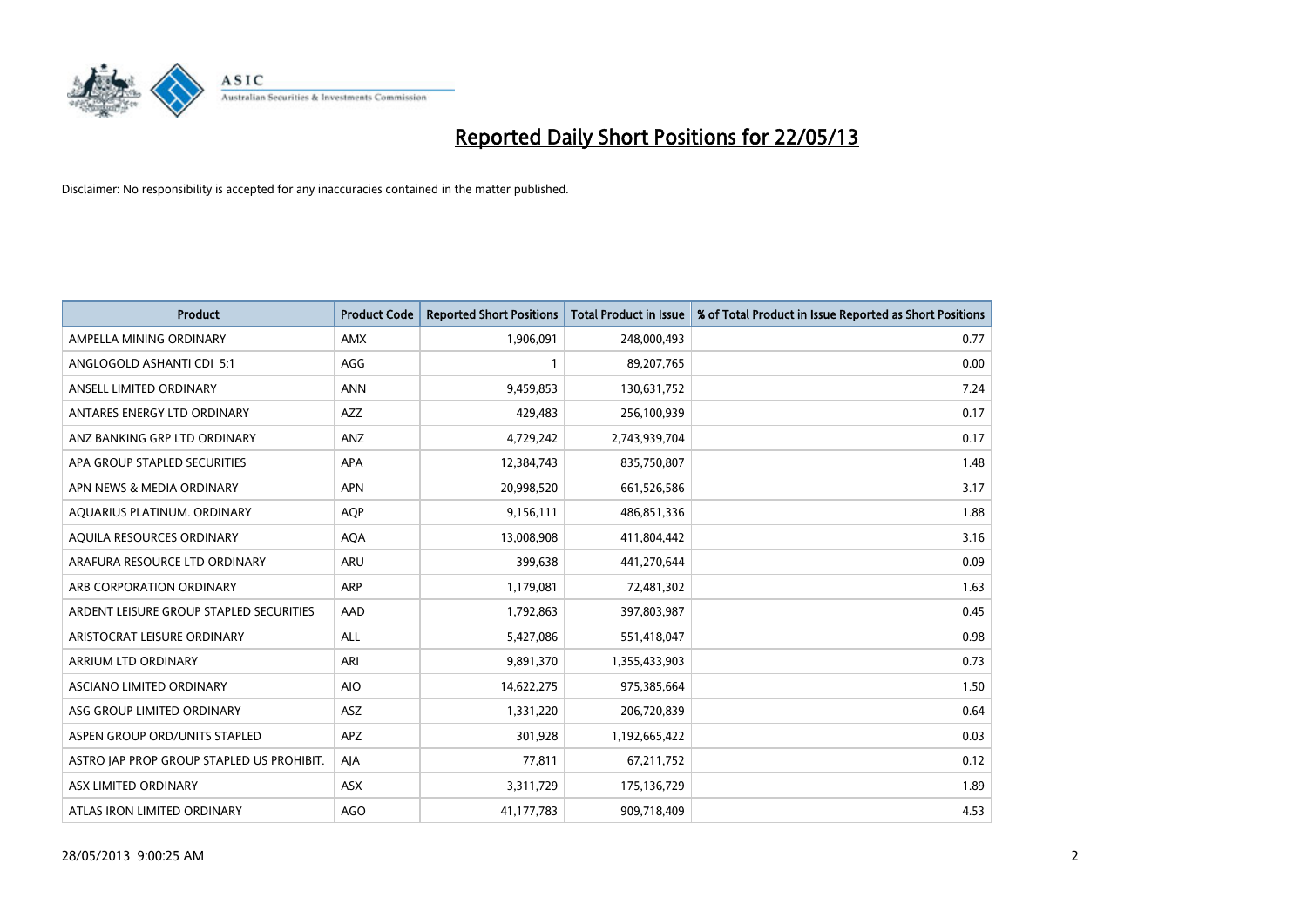

| <b>Product</b>                       | <b>Product Code</b> | <b>Reported Short Positions</b> | <b>Total Product in Issue</b> | % of Total Product in Issue Reported as Short Positions |
|--------------------------------------|---------------------|---------------------------------|-------------------------------|---------------------------------------------------------|
| AURIZON HOLDINGS LTD ORDINARY        | AZJ                 | 7,491,663                       | 2,137,284,503                 | 0.35                                                    |
| AURORA OIL & GAS ORDINARY            | <b>AUT</b>          | 3,236,956                       | 447,885,778                   | 0.72                                                    |
| <b>AUSDRILL LIMITED ORDINARY</b>     | <b>ASL</b>          | 6,199,800                       | 312,277,224                   | 1.99                                                    |
| AUSENCO LIMITED ORDINARY             | AAX                 | 1,088,848                       | 123,527,574                   | 0.88                                                    |
| <b>AUSTAL LIMITED ORDINARY</b>       | ASB                 | 977,154                         | 346,007,639                   | 0.28                                                    |
| AUSTBROKERS HOLDINGS ORDINARY        | <b>AUB</b>          | 3,639                           | 57,955,632                    | 0.01                                                    |
| AUSTIN ENGINEERING ORDINARY          | <b>ANG</b>          | 659,154                         | 73,164,403                    | 0.90                                                    |
| AUSTRALAND PROPERTY STAPLED SECURITY | <b>ALZ</b>          | 558,157                         | 578,324,670                   | 0.10                                                    |
| AUSTRALIAN AGRICULT, ORDINARY        | AAC                 | 2,267,045                       | 313,081,005                   | 0.72                                                    |
| AUSTRALIAN INFR LTD ORDINARY         | <b>AIX</b>          | 878,190                         | 620,733,944                   | 0.14                                                    |
| AUSTRALIAN PHARM. ORDINARY           | API                 | 226,216                         | 488,115,883                   | 0.05                                                    |
| AUTOMOTIVE HOLDINGS ORDINARY         | AHE                 | 161,781                         | 260,579,682                   | 0.06                                                    |
| AVIENNINGS LIMITED ORDINARY          | AVI                 | 121,391                         | 274,588,694                   | 0.04                                                    |
| AWE LIMITED ORDINARY                 | <b>AWE</b>          | 5,748,769                       | 522,116,985                   | 1.10                                                    |
| AZIMUTH RES LTD ORDINARY             | <b>AZH</b>          | 1,313,727                       | 430,626,680                   | 0.31                                                    |
| BANDANNA ENERGY ORDINARY             | <b>BND</b>          | 26,744,990                      | 528,481,199                   | 5.06                                                    |
| BANK OF QUEENSLAND. ORDINARY         | <b>BOQ</b>          | 2,430,912                       | 314,464,272                   | 0.77                                                    |
| <b>BANNERMAN RESOURCES ORDINARY</b>  | <b>BMN</b>          | 19,298                          | 309,077,460                   | 0.01                                                    |
| <b>BASE RES LIMITED ORDINARY</b>     | <b>BSE</b>          | 3,823,066                       | 561,840,029                   | 0.68                                                    |
| <b>BATHURST RESOURCES ORDINARY</b>   | <b>BTU</b>          | 34,956,049                      | 697,247,997                   | 5.01                                                    |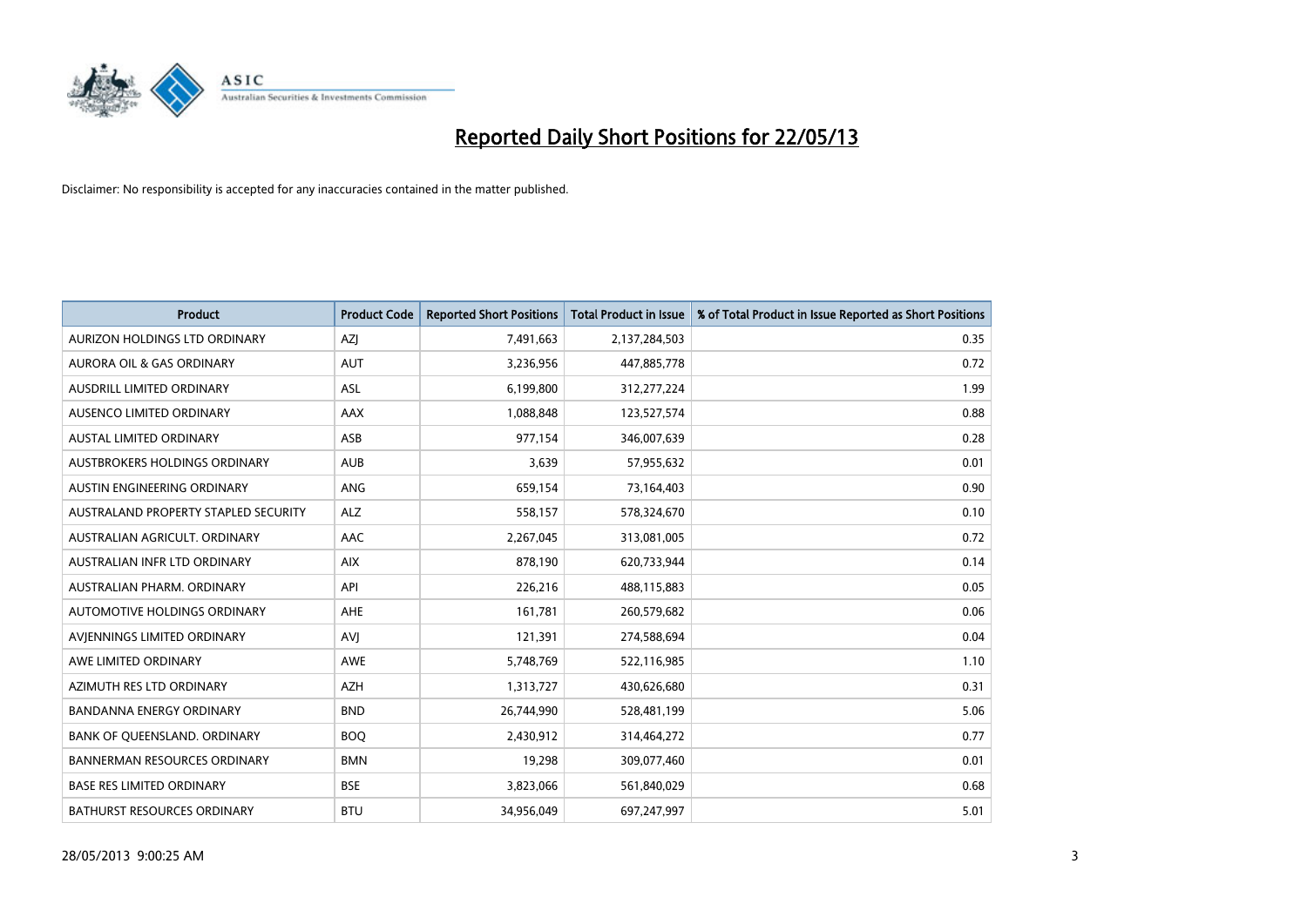

| <b>Product</b>                         | <b>Product Code</b> | <b>Reported Short Positions</b> | <b>Total Product in Issue</b> | % of Total Product in Issue Reported as Short Positions |
|----------------------------------------|---------------------|---------------------------------|-------------------------------|---------------------------------------------------------|
| <b>BC IRON LIMITED ORDINARY</b>        | <b>BCI</b>          | 533,835                         | 123,204,384                   | 0.43                                                    |
| BEACH ENERGY LIMITED ORDINARY          | <b>BPT</b>          | 17,177,005                      | 1,267,805,688                 | 1.35                                                    |
| BEADELL RESOURCE LTD ORDINARY          | <b>BDR</b>          | 40,812,956                      | 786,477,280                   | 5.19                                                    |
| BENDIGO AND ADELAIDE ORDINARY          | <b>BEN</b>          | 13,333,419                      | 407,166,826                   | 3.27                                                    |
| BERKELEY RESOURCES ORDINARY            | <b>BKY</b>          | 140,080                         | 179,393,323                   | 0.08                                                    |
| <b>BHP BILLITON LIMITED ORDINARY</b>   | <b>BHP</b>          | 11,005,351                      | 3,211,691,105                 | 0.34                                                    |
| <b>BILLABONG ORDINARY</b>              | <b>BBG</b>          | 11,651,136                      | 478,944,292                   | 2.43                                                    |
| <b>BLACKMORES LIMITED ORDINARY</b>     | <b>BKL</b>          | 5,357                           | 16,972,069                    | 0.03                                                    |
| BLACKTHORN RESOURCES ORD US PROHIBITED | <b>BTR</b>          | 446,867                         | 164,285,950                   | 0.27                                                    |
| <b>BLUESCOPE STEEL LTD ORDINARY</b>    | <b>BSL</b>          | 3,989,460                       | 558,243,305                   | 0.71                                                    |
| <b>BOART LONGYEAR ORDINARY</b>         | <b>BLY</b>          | 40,926,858                      | 461,163,412                   | 8.87                                                    |
| BORAL LIMITED, ORDINARY                | <b>BLD</b>          | 44,283,520                      | 774,000,641                   | 5.72                                                    |
| <b>BRADKEN LIMITED ORDINARY</b>        | <b>BKN</b>          | 10,169,475                      | 169,240,662                   | 6.01                                                    |
| <b>BRAMBLES LIMITED ORDINARY</b>       | <b>BXB</b>          | 5,887,963                       | 1,557,294,344                 | 0.38                                                    |
| <b>BREVILLE GROUP LTD ORDINARY</b>     | <b>BRG</b>          | 3,114,742                       | 130,095,322                   | 2.39                                                    |
| BRICKWORKS LIMITED ORDINARY            | <b>BKW</b>          | 11,808                          | 147,818,132                   | 0.01                                                    |
| <b>BROCKMAN MINING LTD ORDINARY</b>    | <b>BCK</b>          | 90,995                          | 7,894,482,131                 | 0.00                                                    |
| BT INVESTMENT MNGMNT ORDINARY          | <b>BTT</b>          | 44                              | 274,214,460                   | 0.00                                                    |
| <b>BURU ENERGY ORDINARY</b>            | <b>BRU</b>          | 17,021,850                      | 274,036,429                   | 6.21                                                    |
| <b>BWP TRUST ORDINARY UNITS</b>        | <b>BWP</b>          | 4,851,285                       | 537,753,954                   | 0.90                                                    |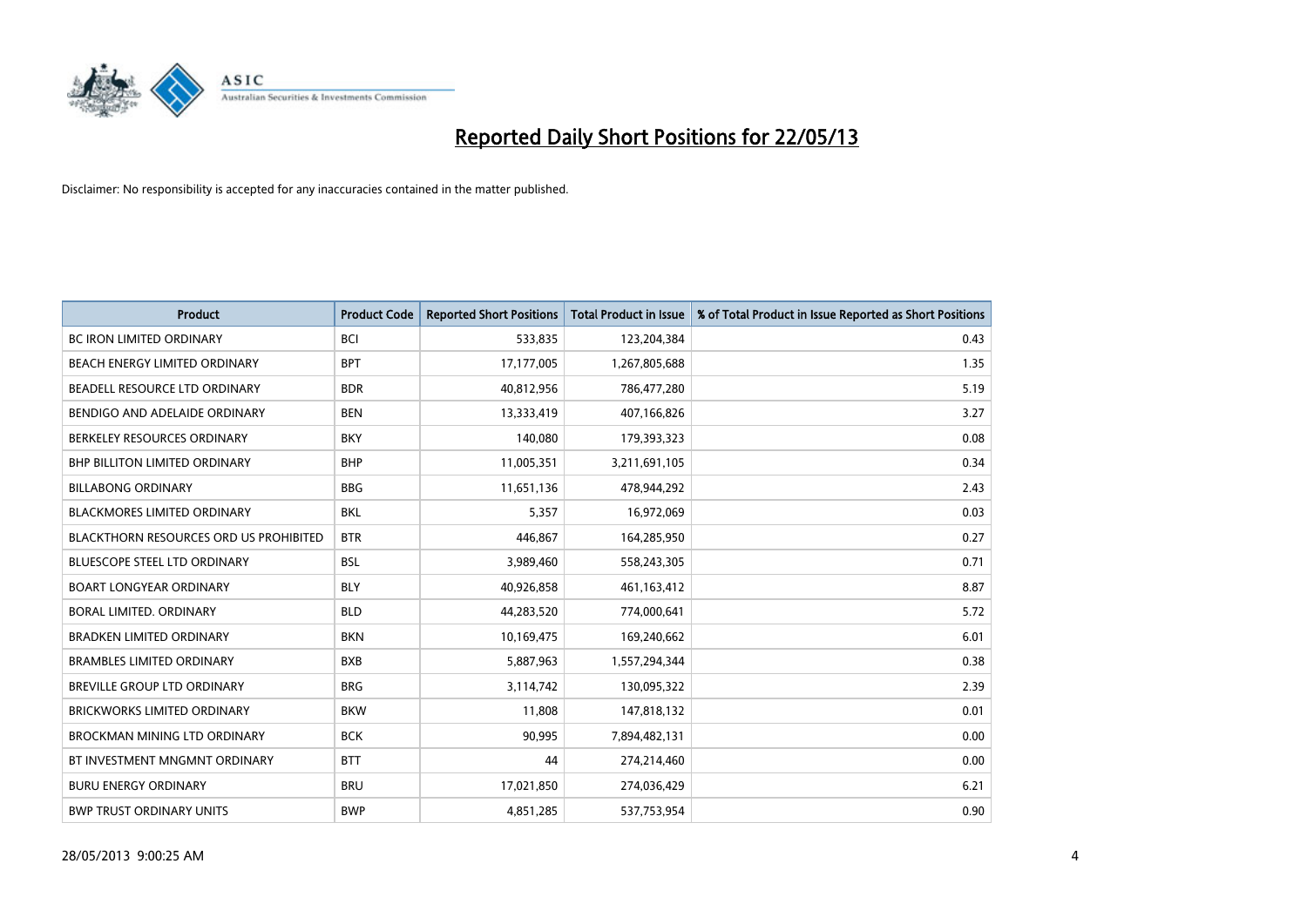

| <b>Product</b>                          | <b>Product Code</b> | <b>Reported Short Positions</b> | <b>Total Product in Issue</b> | % of Total Product in Issue Reported as Short Positions |
|-----------------------------------------|---------------------|---------------------------------|-------------------------------|---------------------------------------------------------|
| <b>CABCHARGE AUSTRALIA ORDINARY</b>     | CAB                 | 9,904,153                       | 120,430,683                   | 8.22                                                    |
| CALTEX AUSTRALIA ORDINARY               | <b>CTX</b>          | 3,352,021                       | 270,000,000                   | 1.24                                                    |
| CAPE LAMBERT RES LTD ORDINARY           | <b>CFE</b>          | 2,322,144                       | 687,283,792                   | 0.34                                                    |
| CARABELLA RES LTD ORDINARY              | <b>CLR</b>          | 100,000                         | 152,361,547                   | 0.07                                                    |
| <b>CARBON ENERGY ORDINARY</b>           | <b>CNX</b>          | 4,533                           | 782,684,355                   | 0.00                                                    |
| <b>CARDNO LIMITED ORDINARY</b>          | CDD                 | 7,545,192                       | 143,726,327                   | 5.25                                                    |
| CARNARVON PETROLEUM ORDINARY            | <b>CVN</b>          | 39,246                          | 934,109,501                   | 0.00                                                    |
| CARSALES.COM LTD ORDINARY               | <b>CRZ</b>          | 2,429,051                       | 236,134,464                   | 1.03                                                    |
| <b>CASH CONVERTERS ORDINARY</b>         | CCV                 | 1,965,953                       | 423,861,025                   | 0.46                                                    |
| CENTRAL PETROLEUM ORDINARY              | <b>CTP</b>          | 783,345                         | 1,440,078,845                 | 0.05                                                    |
| CERAMIC FUEL CELLS ORDINARY             | <b>CFU</b>          | 671,161                         | 1,591,941,620                 | 0.04                                                    |
| CFS RETAIL TRUST GRP STAPLED SECURITIES | <b>CFX</b>          | 56,193,646                      | 2,828,495,659                 | 1.99                                                    |
| CHALLENGER DIV.PRO. STAPLED UNITS       | <b>CDI</b>          | 58,163                          | 214,101,013                   | 0.03                                                    |
| <b>CHALLENGER LIMITED ORDINARY</b>      | <b>CGF</b>          | 2,590,204                       | 532,319,752                   | 0.49                                                    |
| CHANDLER MACLEOD LTD ORDINARY           | <b>CMG</b>          | 268,742                         | 469,679,390                   | 0.06                                                    |
| CHARTER HALL GROUP STAPLED US PROHIBIT. | <b>CHC</b>          | 1,058,027                       | 302,262,312                   | 0.35                                                    |
| <b>CHARTER HALL RETAIL UNITS</b>        | <b>COR</b>          | 4,657,364                       | 337,582,974                   | 1.38                                                    |
| <b>CHORUS LIMITED ORDINARY</b>          | <b>CNU</b>          | 46,979                          | 389,299,049                   | 0.01                                                    |
| CITIGOLD CORP LTD ORDINARY              | <b>CTO</b>          | 153,427                         | 1,352,907,765                 | 0.01                                                    |
| <b>CLOUGH LIMITED ORDINARY</b>          | <b>CLO</b>          | 4,080,627                       | 777,781,882                   | 0.52                                                    |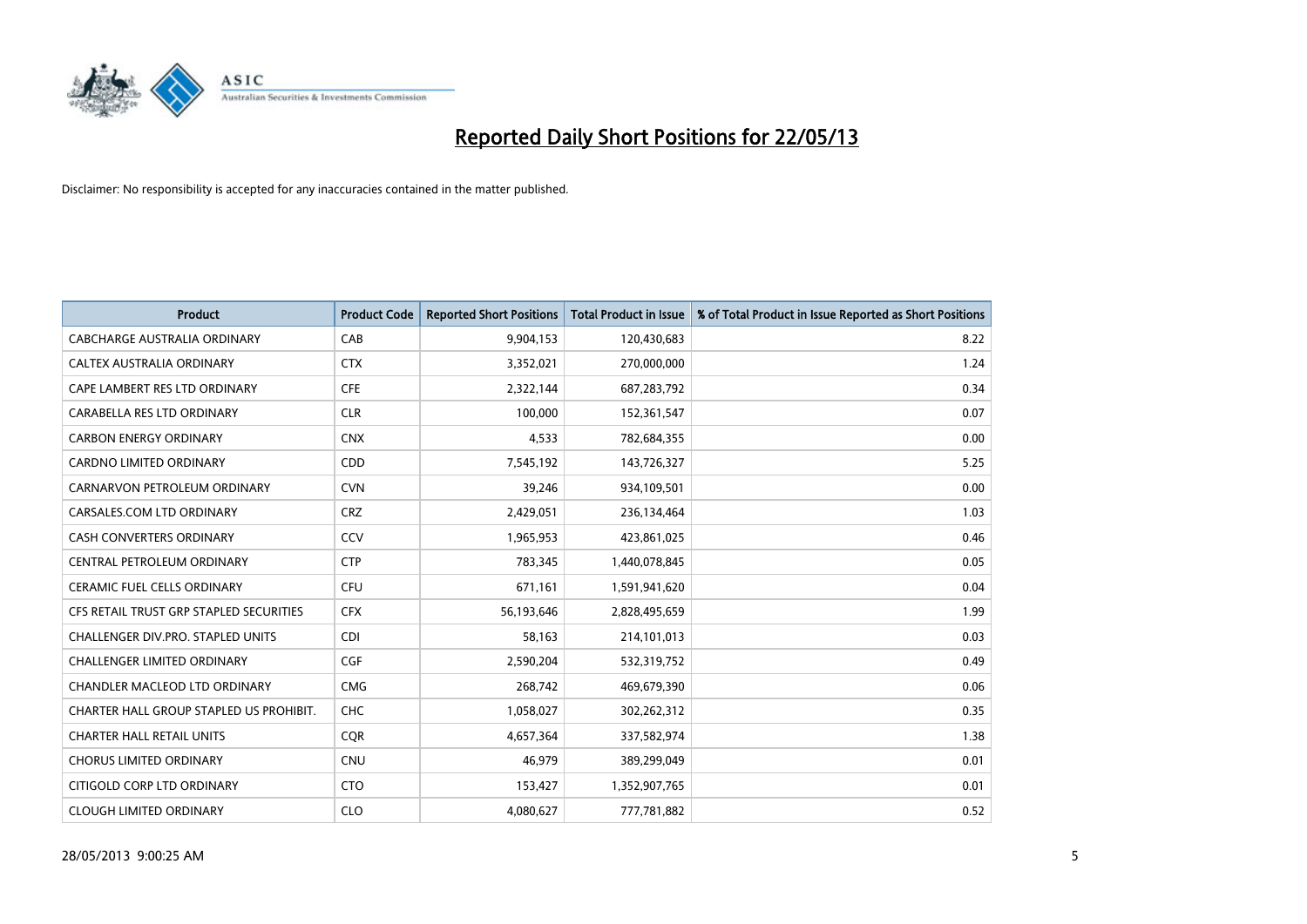

| <b>Product</b>                          | <b>Product Code</b> | <b>Reported Short Positions</b> | <b>Total Product in Issue</b> | % of Total Product in Issue Reported as Short Positions |
|-----------------------------------------|---------------------|---------------------------------|-------------------------------|---------------------------------------------------------|
| <b>COAL OF AFRICA LTD ORDINARY</b>      | <b>CZA</b>          | 326                             | 1,048,368,613                 | 0.00                                                    |
| COALSPUR MINES LTD ORDINARY             | <b>CPL</b>          | 16,463,733                      | 639,748,901                   | 2.57                                                    |
| COCA-COLA AMATIL ORDINARY               | <b>CCL</b>          | 3,779,953                       | 763,590,249                   | 0.50                                                    |
| COCHLEAR LIMITED ORDINARY               | <b>COH</b>          | 4,141,416                       | 57,040,932                    | 7.26                                                    |
| <b>COCKATOO COAL ORDINARY</b>           | <b>COK</b>          | 14,040,841                      | 1,016,746,908                 | 1.38                                                    |
| <b>CODAN LIMITED ORDINARY</b>           | <b>CDA</b>          | 295,986                         | 176,926,104                   | 0.17                                                    |
| <b>COFFEY INTERNATIONAL ORDINARY</b>    | <b>COF</b>          | 611                             | 255,833,165                   | 0.00                                                    |
| <b>COLLINS FOODS LTD ORDINARY</b>       | <b>CKF</b>          | 495,832                         | 93,000,003                    | 0.53                                                    |
| COMMONWEALTH BANK, ORDINARY             | <b>CBA</b>          | 7,964,812                       | 1,609,180,841                 | 0.49                                                    |
| COMMONWEALTH PROP ORDINARY UNITS        | <b>CPA</b>          | 16,723,402                      | 2,347,003,413                 | 0.71                                                    |
| <b>COMPASS RESOURCES ORDINARY</b>       | <b>CMR</b>          | 7,472                           | 1,403,744,100                 | 0.00                                                    |
| COMPUTERSHARE LTD ORDINARY              | <b>CPU</b>          | 12,176,136                      | 556,203,079                   | 2.19                                                    |
| <b>COOPER ENERGY LTD ORDINARY</b>       | <b>COE</b>          | 22,809                          | 329,099,922                   | 0.01                                                    |
| <b>CORP TRAVEL LIMITED ORDINARY</b>     | <b>CTD</b>          | 147,691                         | 78,081,184                    | 0.19                                                    |
| <b>CREDIT CORP GROUP ORDINARY</b>       | <b>CCP</b>          | 9,345                           | 45,932,899                    | 0.02                                                    |
| <b>CROMWELL PROP STAPLED SECURITIES</b> | <b>CMW</b>          | 1,547,443                       | 1,460,982,142                 | 0.11                                                    |
| <b>CROWN LIMITED ORDINARY</b>           | <b>CWN</b>          | 2,607,196                       | 728,394,185                   | 0.36                                                    |
| <b>CSG LIMITED ORDINARY</b>             | CSV                 | 100,284                         | 278,155,477                   | 0.04                                                    |
| <b>CSL LIMITED ORDINARY</b>             | <b>CSL</b>          | 887,635                         | 493,718,865                   | 0.18                                                    |
| <b>CSR LIMITED ORDINARY</b>             | <b>CSR</b>          | 50,118,843                      | 506,000,315                   | 9.90                                                    |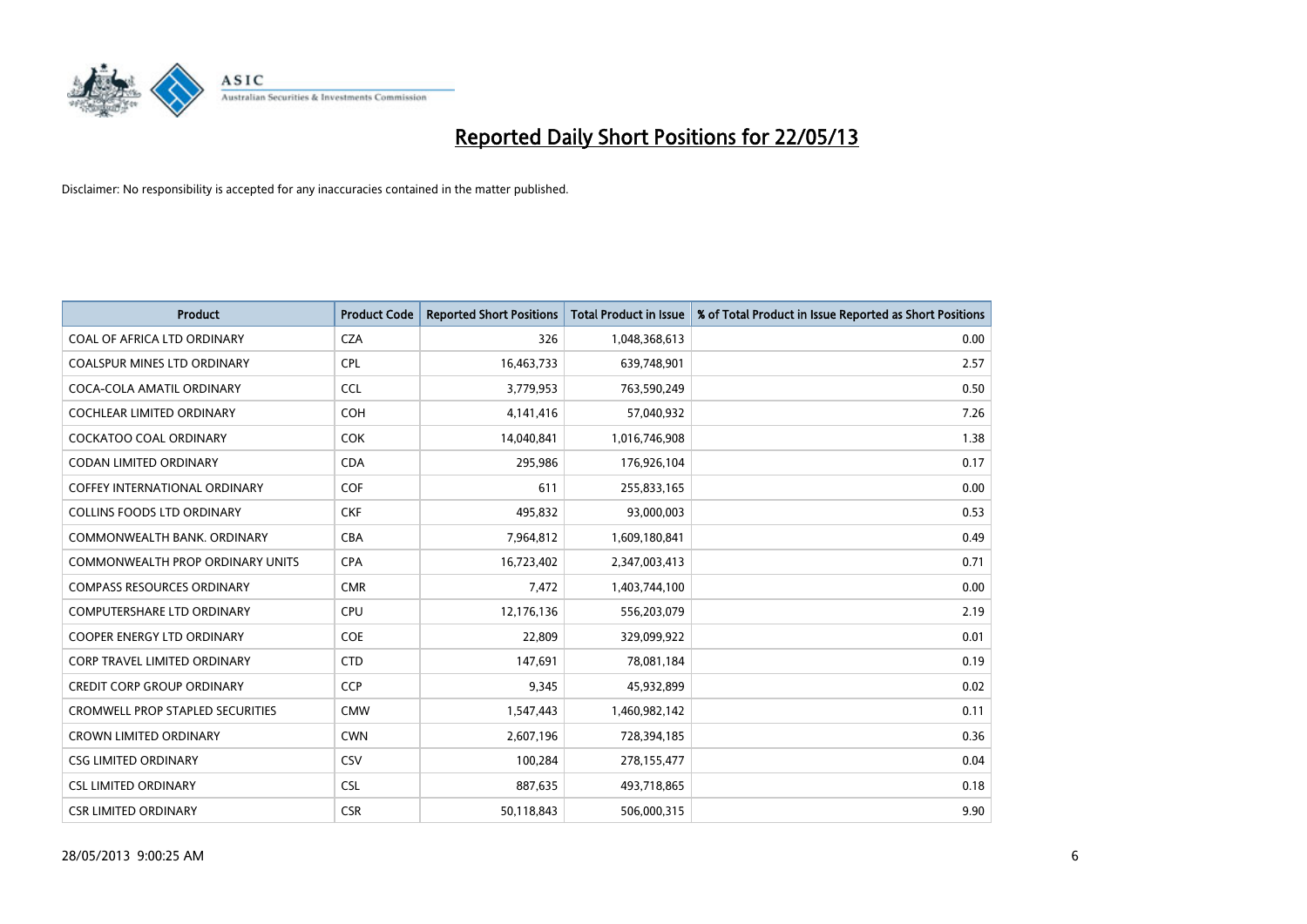

| <b>Product</b>                     | <b>Product Code</b> | <b>Reported Short Positions</b> | <b>Total Product in Issue</b> | % of Total Product in Issue Reported as Short Positions |
|------------------------------------|---------------------|---------------------------------|-------------------------------|---------------------------------------------------------|
| <b>CUDECO LIMITED ORDINARY</b>     | CDU                 | 4,077,254                       | 199,877,294                   | 2.04                                                    |
| DART ENERGY LTD ORDINARY           | <b>DTE</b>          | 13,880,859                      | 878,988,226                   | 1.58                                                    |
| DATA#3 LIMITED ORDINARY            | <b>DTL</b>          | 115,876                         | 153,974,950                   | 0.08                                                    |
| DAVID JONES LIMITED ORDINARY       | <b>DJS</b>          | 59,707,093                      | 535,002,401                   | 11.16                                                   |
| DECMIL GROUP LIMITED ORDINARY      | <b>DCG</b>          | 3,371,926                       | 168,203,219                   | 2.00                                                    |
| DEXUS PROPERTY GROUP STAPLED UNITS | <b>DXS</b>          | 17,615,544                      | 4,839,024,176                 | 0.36                                                    |
| DISCOVERY METALS LTD ORDINARY      | <b>DML</b>          | 8,264,061                       | 486,986,451                   | 1.70                                                    |
| DOMINO PIZZA ENTERPR ORDINARY      | <b>DMP</b>          | 310,121                         | 70,192,674                    | 0.44                                                    |
| DONACO INTERNATIONAL ORDINARY      | <b>DNA</b>          | 9,500                           | 349,314,101                   | 0.00                                                    |
| DORAY MINERALS LTD ORDINARY        | <b>DRM</b>          | 57,921                          | 141,866,768                   | 0.04                                                    |
| DOWNER EDI LIMITED ORDINARY        | <b>DOW</b>          | 5,620,042                       | 433,409,429                   | 1.30                                                    |
| DRILLSEARCH ENERGY ORDINARY        | <b>DLS</b>          | 14,659,160                      | 427,353,371                   | 3.43                                                    |
| DUET GROUP STAPLED US PROHIBIT.    | <b>DUE</b>          | 32,010,429                      | 1,169,314,842                 | 2.74                                                    |
| DULUXGROUP LIMITED ORDINARY        | <b>DLX</b>          | 7,656,139                       | 374,507,181                   | 2.04                                                    |
| <b>DWS LTD ORDINARY</b>            | <b>DWS</b>          | 476,174                         | 132,362,763                   | 0.36                                                    |
| ECHO ENTERTAINMENT ORDINARY        | <b>EGP</b>          | 5,301,833                       | 825,672,730                   | 0.64                                                    |
| ELDERS LIMITED ORDINARY            | <b>ELD</b>          | 16,343,012                      | 448,598,480                   | 3.64                                                    |
| ELEMENTAL MINERALS ORDINARY        | <b>ELM</b>          | 33,456                          | 288,587,228                   | 0.01                                                    |
| ELEMENTOS LIMITED ORDINARY         | <b>ELT</b>          | 16                              | 154,349,209                   | 0.00                                                    |
| <b>EMECO HOLDINGS ORDINARY</b>     | <b>EHL</b>          | 23,065,960                      | 599,675,707                   | 3.85                                                    |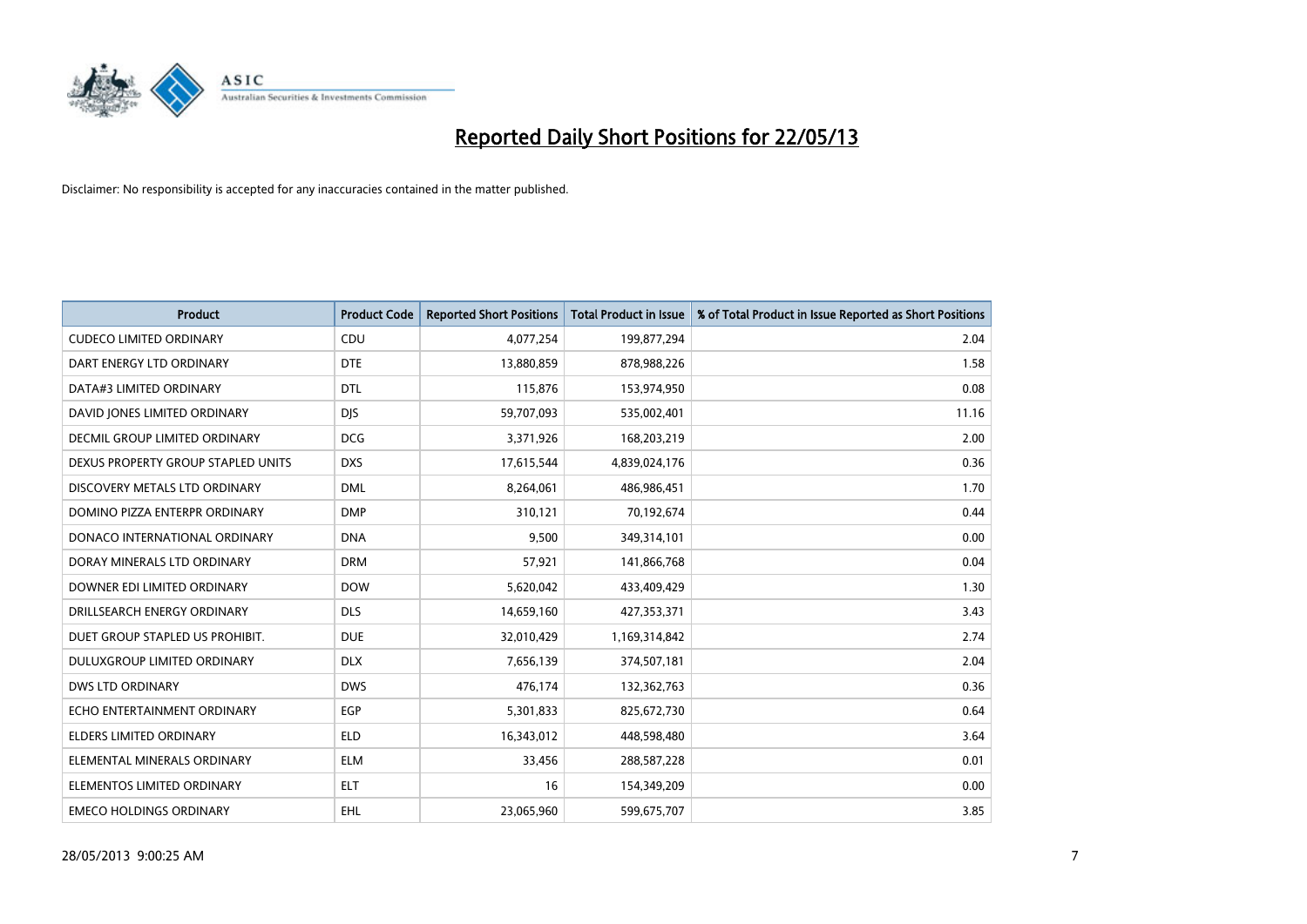

| <b>Product</b>                         | <b>Product Code</b> | <b>Reported Short Positions</b> | <b>Total Product in Issue</b> | % of Total Product in Issue Reported as Short Positions |
|----------------------------------------|---------------------|---------------------------------|-------------------------------|---------------------------------------------------------|
| <b>ENCOUNTER RESOURCES ORDINARY</b>    | <b>ENR</b>          | 13,370                          | 125,817,243                   | 0.01                                                    |
| <b>ENDEAVOUR MIN CORP CDI 1:1</b>      | <b>EVR</b>          | 247,614                         | 125,053,398                   | 0.20                                                    |
| <b>ENERGY RESOURCES ORDINARY 'A'</b>   | <b>ERA</b>          | 10,467,931                      | 517,725,062                   | 2.02                                                    |
| <b>ENERGY WORLD CORPOR. ORDINARY</b>   | <b>EWC</b>          | 20,460,331                      | 1,734,166,672                 | 1.18                                                    |
| <b>ENVESTRA LIMITED ORDINARY</b>       | <b>ENV</b>          | 4,635,838                       | 1,796,808,474                 | 0.26                                                    |
| EQUATORIAL RES LTD ORDINARY            | EQX                 | 6,048                           | 119,835,353                   | 0.01                                                    |
| ERM POWER LIMITED ORDINARY             | <b>EPW</b>          | 940                             | 176,703,891                   | 0.00                                                    |
| EVOLUTION MINING LTD ORDINARY          | <b>EVN</b>          | 21,745,593                      | 708,092,989                   | 3.07                                                    |
| FAIRFAX MEDIA LTD ORDINARY             | <b>FXI</b>          | 404,312,752                     | 2,351,955,725                 | 17.19                                                   |
| <b>FANTASTIC HOLDINGS ORDINARY</b>     | <b>FAN</b>          | 41,166                          | 102,739,538                   | 0.04                                                    |
| FAR LTD ORDINARY                       | <b>FAR</b>          | 22,121,932                      | 2,499,846,742                 | 0.88                                                    |
| FEDERATION CNTRES ORD/UNIT STAPLED SEC | <b>FDC</b>          | 3,470,820                       | 1,427,641,565                 | 0.24                                                    |
| FKP PROPERTY GROUP STAPLED SECURITIES  | <b>FKP</b>          | 10,219,000                      | 321,578,705                   | 3.18                                                    |
| FLEETWOOD CORP ORDINARY                | <b>FWD</b>          | 3,162,151                       | 60,522,619                    | 5.22                                                    |
| FLETCHER BUILDING ORDINARY             | <b>FBU</b>          | 3,512,387                       | 686,096,427                   | 0.51                                                    |
| FLEXIGROUP LIMITED ORDINARY            | <b>FXL</b>          | 279,451                         | 299,147,864                   | 0.09                                                    |
| FLIGHT CENTRE ORDINARY                 | <b>FLT</b>          | 14,247,460                      | 100,418,807                   | 14.19                                                   |
| <b>FLINDERS MINES LTD ORDINARY</b>     | <b>FMS</b>          | 2,813,927                       | 1,821,300,404                 | 0.15                                                    |
| <b>FOCUS MINERALS LTD ORDINARY</b>     | <b>FML</b>          | 48,154,902                      | 9,137,375,877                 | 0.53                                                    |
| FONTERRA SHARE FUND ORDINARY UNITS     | FSF                 | 133,000                         | 98,684,633                    | 0.13                                                    |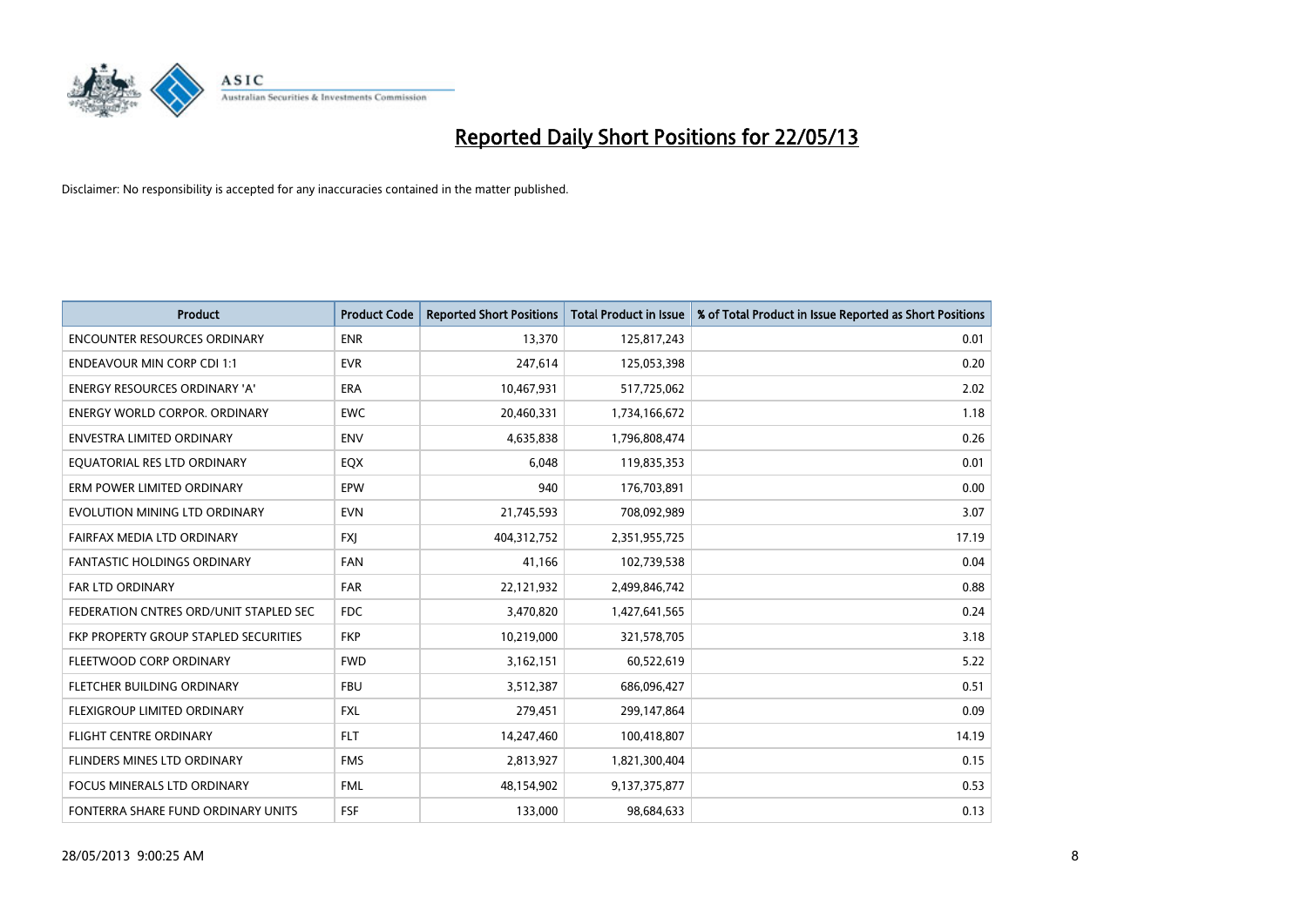

| <b>Product</b>                            | <b>Product Code</b> | <b>Reported Short Positions</b> | <b>Total Product in Issue</b> | % of Total Product in Issue Reported as Short Positions |
|-------------------------------------------|---------------------|---------------------------------|-------------------------------|---------------------------------------------------------|
| <b>FORGE GROUP LIMITED ORDINARY</b>       | FGE                 | 915,237                         | 86,169,014                    | 1.06                                                    |
| FORTESCUE METALS GRP ORDINARY             | <b>FMG</b>          | 143,738,515                     | 3,113,798,659                 | 4.62                                                    |
| <b>G.U.D. HOLDINGS ORDINARY</b>           | GUD                 | 5,658,161                       | 71,341,319                    | 7.93                                                    |
| <b>G8 EDUCATION LIMITED ORDINARY</b>      | <b>GEM</b>          | 797,685                         | 272,151,612                   | 0.29                                                    |
| <b>GALAXY RESOURCES ORDINARY</b>          | <b>GXY</b>          | 3,851,130                       | 584,355,501                   | 0.66                                                    |
| <b>GEODYNAMICS LIMITED ORDINARY</b>       | GDY                 | 850                             | 406,452,608                   | 0.00                                                    |
| <b>GINDALBIE METALS LTD ORDINARY</b>      | <b>GBG</b>          | 39,858,543                      | 1,492,154,301                 | 2.67                                                    |
| <b>GOODMAN FIELDER. ORDINARY</b>          | <b>GFF</b>          | 36,588,507                      | 1,955,559,207                 | 1.87                                                    |
| <b>GOODMAN GROUP STAPLED</b>              | <b>GMG</b>          | 9,617,002                       | 1,713,233,947                 | 0.56                                                    |
| <b>GPT GROUP STAPLED SEC.</b>             | <b>GPT</b>          | 5,406,679                       | 1,768,731,729                 | 0.31                                                    |
| <b>GRAINCORP LIMITED A CLASS ORDINARY</b> | <b>GNC</b>          | 1,739,662                       | 228,855,628                   | 0.76                                                    |
| <b>GRANGE RESOURCES. ORDINARY</b>         | <b>GRR</b>          | 5,397,930                       | 1,156,492,195                 | 0.47                                                    |
| <b>GREENLAND MIN EN LTD ORDINARY</b>      | GGG                 | 5,705,142                       | 571,975,263                   | 1.00                                                    |
| <b>GRYPHON MINERALS LTD ORDINARY</b>      | GRY                 | 16,656,654                      | 400,464,983                   | 4.16                                                    |
| <b>GUILDFORD COAL LTD ORDINARY</b>        | <b>GUF</b>          | 1,678,833                       | 635,046,899                   | 0.26                                                    |
| <b>GUNNS LIMITED ORDINARY</b>             | <b>GNS</b>          | 51,772,667                      | 848,401,559                   | 6.10                                                    |
| <b>GWA GROUP LTD ORDINARY</b>             | <b>GWA</b>          | 10,777,952                      | 306,533,770                   | 3.52                                                    |
| HARVEY NORMAN ORDINARY                    | <b>HVN</b>          | 82,113,000                      | 1,062,316,784                 | 7.73                                                    |
| HASTIE GROUP LIMITED ORDINARY             | <b>HST</b>          | 114,317                         | 137,353,504                   | 0.08                                                    |
| <b>HENDERSON GROUP CDI 1:1</b>            | <b>HGG</b>          | 1,152,779                       | 749,697,955                   | 0.15                                                    |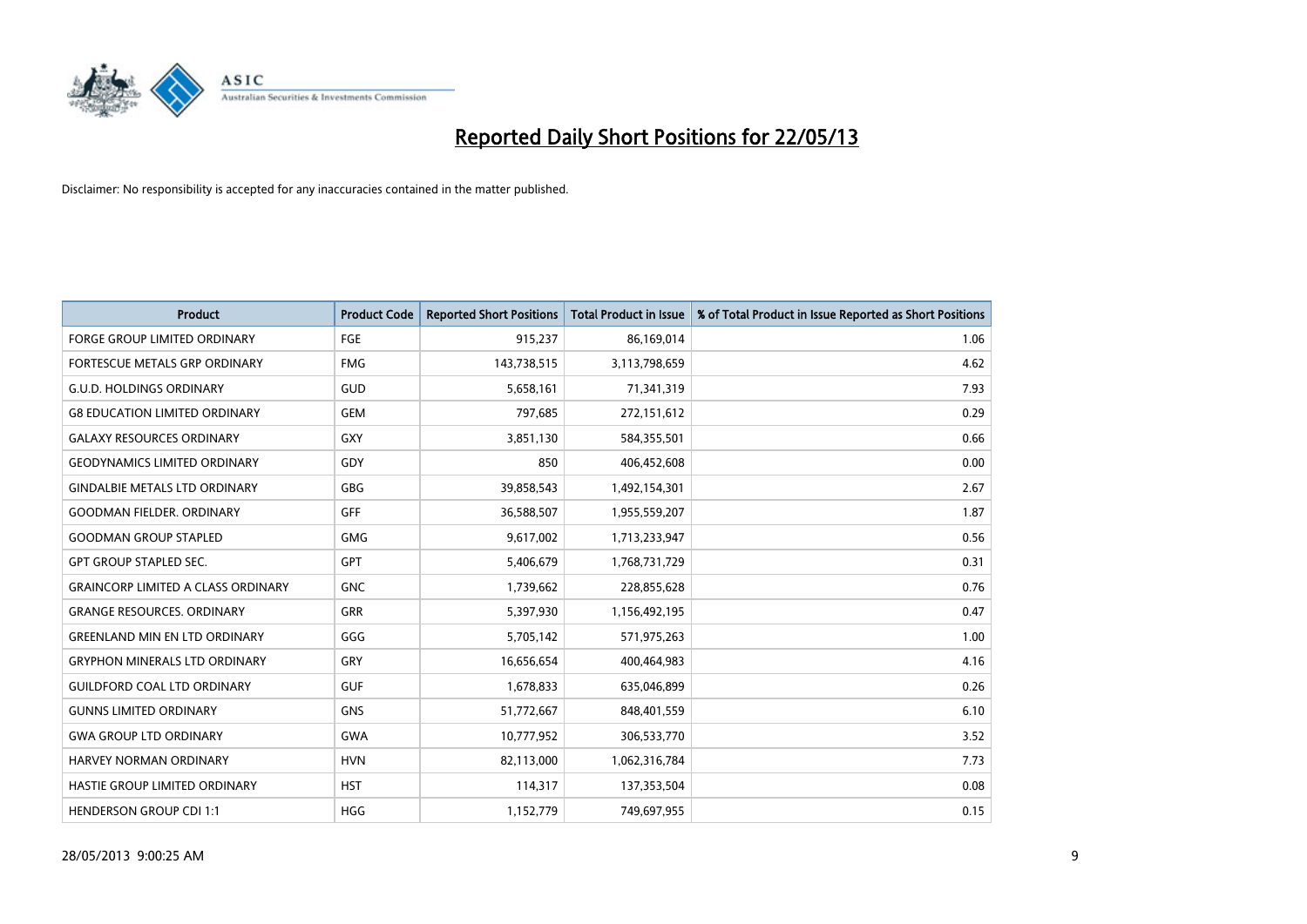

| <b>Product</b>                         | <b>Product Code</b> | <b>Reported Short Positions</b> | <b>Total Product in Issue</b> | % of Total Product in Issue Reported as Short Positions |
|----------------------------------------|---------------------|---------------------------------|-------------------------------|---------------------------------------------------------|
| HFA HOLDINGS LIMITED ORDINARY          | <b>HFA</b>          | 3,809                           | 117,332,831                   | 0.00                                                    |
| HILLGROVE RES LTD ORDINARY             | <b>HGO</b>          | 1,734,834                       | 1,022,760,221                 | 0.17                                                    |
| HILLS HOLDINGS LTD ORDINARY            | <b>HIL</b>          | 988.894                         | 246,500,444                   | 0.40                                                    |
| HORIZON OIL LIMITED ORDINARY           | <b>HZN</b>          | 65,340,084                      | 1,135,266,515                 | 5.76                                                    |
| <b>ICON ENERGY LIMITED ORDINARY</b>    | <b>ICN</b>          | 72                              | 533,391,210                   | 0.00                                                    |
| <b>IINET LIMITED ORDINARY</b>          | <b>IIN</b>          | 1,641,830                       | 161,238,847                   | 1.02                                                    |
| <b>ILUKA RESOURCES ORDINARY</b>        | ILU                 | 53,613,210                      | 418,700,517                   | 12.80                                                   |
| <b>IMDEX LIMITED ORDINARY</b>          | <b>IMD</b>          | 6,345,184                       | 210,473,188                   | 3.01                                                    |
| IMF (AUSTRALIA) LTD ORDINARY           | <b>IMF</b>          | 1,081,382                       | 123,201,716                   | 0.88                                                    |
| <b>INCITEC PIVOT ORDINARY</b>          | <b>IPL</b>          | 23,066,556                      | 1,628,730,107                 | 1.42                                                    |
| INDEPENDENCE GROUP ORDINARY            | <b>IGO</b>          | 5,100,226                       | 232,882,535                   | 2.19                                                    |
| <b>INDOPHIL RESOURCES ORDINARY</b>     | <b>IRN</b>          | 1,087,785                       | 1,203,146,194                 | 0.09                                                    |
| INFIGEN ENERGY STAPLED SECURITIES      | <b>IFN</b>          | 3,276,849                       | 762,265,972                   | 0.43                                                    |
| <b>INSURANCE AUSTRALIA ORDINARY</b>    | IAG                 | 2,444,435                       | 2,079,034,021                 | 0.12                                                    |
| <b>INTEGRATED RESEARCH ORDINARY</b>    | IRI                 | 33,677                          | 168,361,953                   | 0.02                                                    |
| <b>INTREPID MINES ORDINARY</b>         | <b>IAU</b>          | 22,090,438                      | 555,875,414                   | 3.97                                                    |
| INVESTA OFFICE FUND STAPLED SECURITIES | <b>IOF</b>          | 2,364,583                       | 614,047,458                   | 0.39                                                    |
| <b>INVOCARE LIMITED ORDINARY</b>       | IVC                 | 1,702,049                       | 110,030,298                   | 1.55                                                    |
| <b>ION LIMITED ORDINARY</b>            | <b>ION</b>          | 164,453                         | 256,365,105                   | 0.06                                                    |
| <b>IOOF HOLDINGS LTD ORDINARY</b>      | <b>IFL</b>          | 2,470,075                       | 232,118,034                   | 1.06                                                    |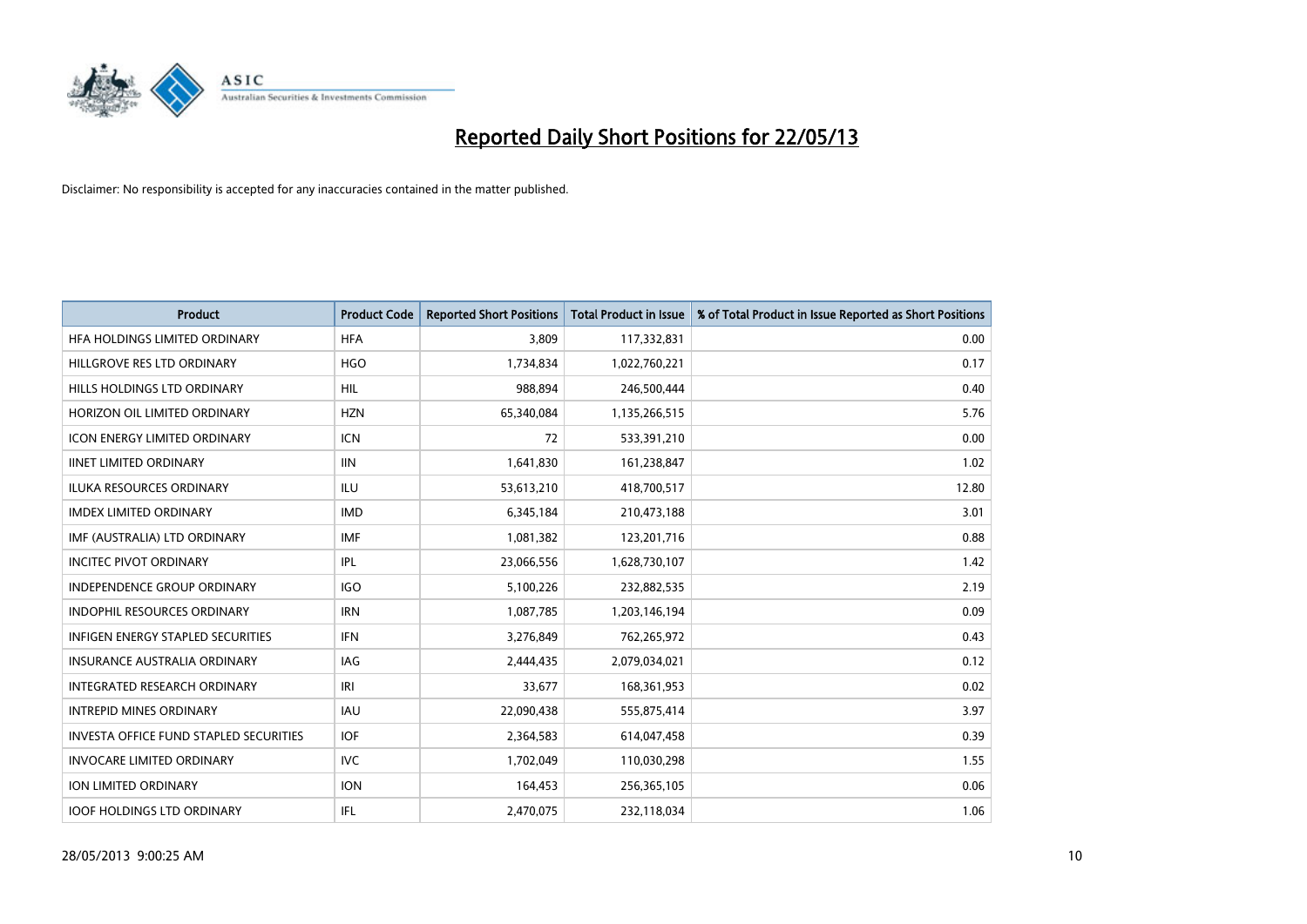

| <b>Product</b>                                  | <b>Product Code</b> | <b>Reported Short Positions</b> | <b>Total Product in Issue</b> | % of Total Product in Issue Reported as Short Positions |
|-------------------------------------------------|---------------------|---------------------------------|-------------------------------|---------------------------------------------------------|
| <b>IRESS LIMITED ORDINARY</b>                   | <b>IRE</b>          | 2,264,402                       | 128,620,231                   | 1.76                                                    |
| <b>IRON ORE HOLDINGS ORDINARY</b>               | <b>IOH</b>          | 26.197                          | 161,174,005                   | 0.02                                                    |
| ISHARES GLOBAL 100 CDI 1:1                      | 100                 | 8,522                           | 10,600,000                    | 0.08                                                    |
| <b>IVANHOE AUSTRALIA ORDINARY</b>               | <b>IVA</b>          | 1,897,464                       | 725,494,382                   | 0.26                                                    |
| <b>IAMES HARDIE INDUST CHESS DEPOSITARY INT</b> | <b>IHX</b>          | 5,549,358                       | 441,654,684                   | 1.26                                                    |
| <b>JB HI-FI LIMITED ORDINARY</b>                | <b>IBH</b>          | 16,798,353                      | 98,947,309                    | 16.98                                                   |
| <b>JUMBO INTERACTIVE ORDINARY</b>               | <b>IIN</b>          | 28,898                          | 43,552,560                    | 0.07                                                    |
| <b>JUPITER MINES ORDINARY</b>                   | <b>IMS</b>          | 1,148,268                       | 2,281,835,383                 | 0.05                                                    |
| <b>KAGARA LTD ORDINARY</b>                      | <b>KZL</b>          | 3,391,221                       | 798,953,117                   | 0.42                                                    |
| KAROON GAS AUSTRALIA ORDINARY                   | <b>KAR</b>          | 3,116,561                       | 221,420,769                   | 1.41                                                    |
| KATHMANDU HOLD LTD ORDINARY                     | <b>KMD</b>          | 173,067                         | 200,215,894                   | 0.09                                                    |
| <b>KBL MINING LIMITED ORDINARY</b>              | <b>KBL</b>          | 1,820                           | 293,535,629                   | 0.00                                                    |
| KINGSGATE CONSOLID. ORDINARY                    | <b>KCN</b>          | 7,541,827                       | 152,191,905                   | 4.96                                                    |
| KINGSROSE MINING LTD ORDINARY                   | <b>KRM</b>          | 674,342                         | 291,959,871                   | 0.23                                                    |
| LEIGHTON HOLDINGS ORDINARY                      | LEI                 | 11,506,859                      | 337,230,813                   | 3.41                                                    |
| LEND LEASE GROUP UNIT/ORD STAPLED               | <b>LLC</b>          | 3,304,775                       | 575,508,314                   | 0.57                                                    |
| LINC ENERGY LTD ORDINARY                        | <b>LNC</b>          | 12,245,508                      | 520,765,276                   | 2.35                                                    |
| LION SELECTION GRP ORDINARY                     | <b>LSX</b>          | 36                              | 88,033,228                    | 0.00                                                    |
| LYCOPODIUM LIMITED ORDINARY                     | LYL                 | 3,963                           | 38,955,103                    | 0.01                                                    |
| LYNAS CORPORATION ORDINARY                      | <b>LYC</b>          | 195,311,842                     | 1,960,801,292                 | 9.96                                                    |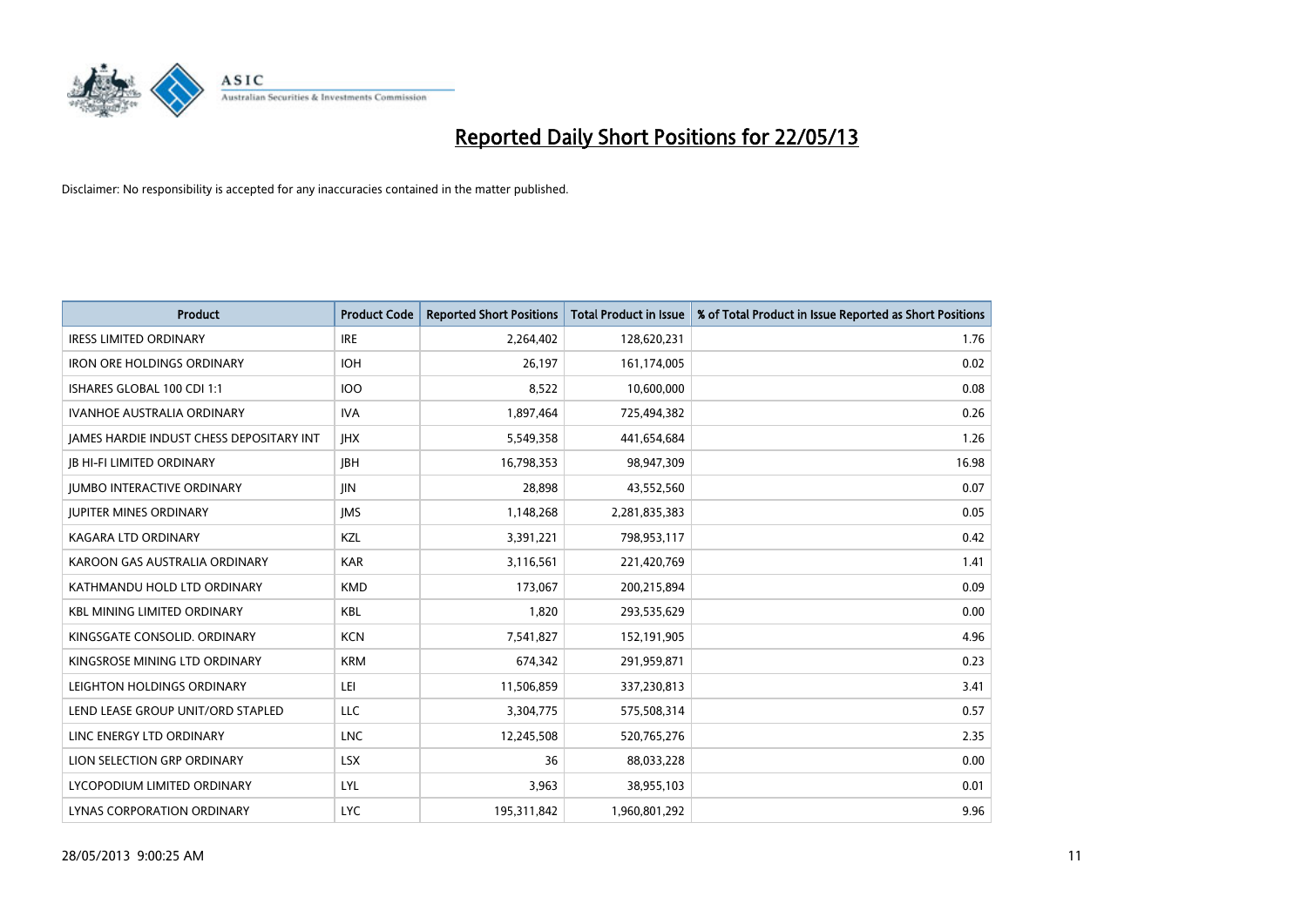

| <b>Product</b>                        | <b>Product Code</b> | <b>Reported Short Positions</b> | <b>Total Product in Issue</b> | % of Total Product in Issue Reported as Short Positions |
|---------------------------------------|---------------------|---------------------------------|-------------------------------|---------------------------------------------------------|
| M2 TELECOMMUNICATION ORDINARY         | <b>MTU</b>          | 5,530,538                       | 178,320,592                   | 3.10                                                    |
| MACA LIMITED ORDINARY                 | <b>MLD</b>          | 193,787                         | 172,500,000                   | 0.11                                                    |
| <b>MACMAHON HOLDINGS ORDINARY</b>     | <b>MAH</b>          | 10,011,938                      | 1,261,699,966                 | 0.79                                                    |
| MACQ ATLAS ROADS GRP ORDINARY STAPLED | <b>MQA</b>          | 24,295,219                      | 478,531,436                   | 5.08                                                    |
| MACQUARIE GROUP LTD ORDINARY          | <b>MOG</b>          | 1,814,701                       | 339,712,575                   | 0.53                                                    |
| MAGELLAN FIN GRP LTD ORDINARY         | <b>MFG</b>          | 525,146                         | 152,782,876                   | 0.34                                                    |
| <b>MATRIX C &amp; E LTD ORDINARY</b>  | <b>MCE</b>          | 3,897,983                       | 94,555,428                    | 4.12                                                    |
| MAVERICK DRILLING ORDINARY            | <b>MAD</b>          | 14,278,854                      | 452,726,751                   | 3.15                                                    |
| MCMILLAN SHAKESPEARE ORDINARY         | <b>MMS</b>          | 699.054                         | 74,523,965                    | 0.94                                                    |
| <b>MCPHERSON'S LTD ORDINARY</b>       | <b>MCP</b>          | 43,977                          | 89,294,198                    | 0.05                                                    |
| MEDUSA MINING LTD ORDINARY            | <b>MML</b>          | 2,400,731                       | 188,903,911                   | 1.27                                                    |
| MEO AUSTRALIA LTD ORDINARY            | <b>MEO</b>          | 178,138                         | 627,264,587                   | 0.03                                                    |
| MERMAID MARINE ORDINARY               | <b>MRM</b>          | 729,347                         | 228,166,230                   | 0.32                                                    |
| MESOBLAST LIMITED ORDINARY            | <b>MSB</b>          | 15,338,707                      | 315,423,901                   | 4.86                                                    |
| METALS X LIMITED ORDINARY             | <b>MLX</b>          | 77,960                          | 1,651,766,110                 | 0.00                                                    |
| METCASH LIMITED ORDINARY              | <b>MTS</b>          | 73,303,130                      | 880,704,786                   | 8.32                                                    |
| MICLYN EXP OFFSHR ORDINARY            | <b>MIO</b>          | 715,789                         | 281,536,912                   | 0.25                                                    |
| MIGHTY RIVER POWER ORDINARY           | <b>MYT</b>          | 220,000                         | 1,400,000,094                 | 0.02                                                    |
| MILTON CORPORATION ORDINARY           | <b>MLT</b>          | 12,800                          | 122,147,119                   | 0.01                                                    |
| MINCOR RESOURCES NL ORDINARY          | <b>MCR</b>          | 6,178,937                       | 188,208,274                   | 3.28                                                    |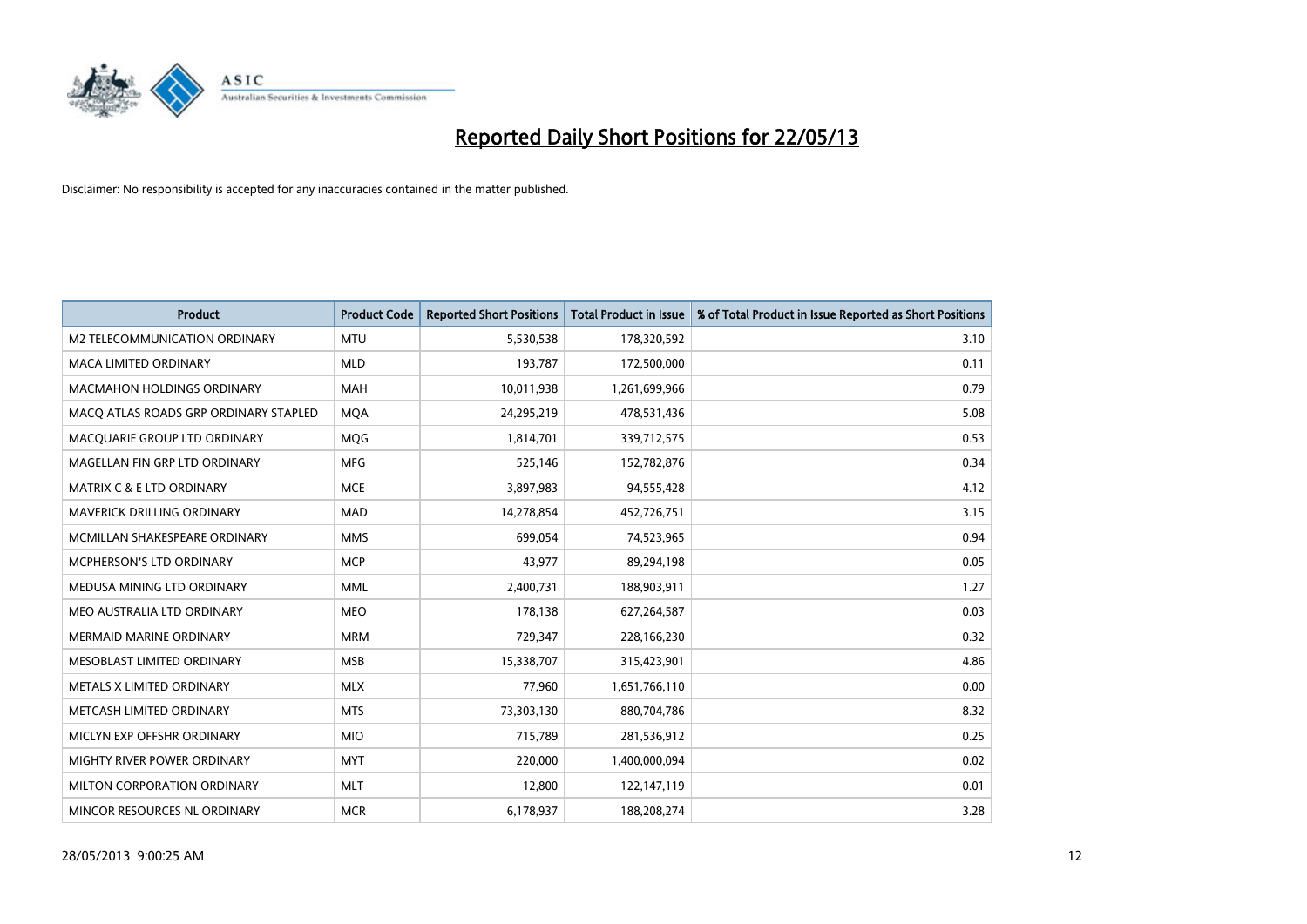

| <b>Product</b>                       | <b>Product Code</b> | <b>Reported Short Positions</b> | <b>Total Product in Issue</b> | % of Total Product in Issue Reported as Short Positions |
|--------------------------------------|---------------------|---------------------------------|-------------------------------|---------------------------------------------------------|
| MINERAL DEPOSITS ORDINARY            | <b>MDL</b>          | 2,692,907                       | 83,538,786                    | 3.22                                                    |
| MINERAL RESOURCES, ORDINARY          | <b>MIN</b>          | 4,743,108                       | 185,987,992                   | 2.55                                                    |
| MIRABELA NICKEL LTD ORDINARY         | <b>MBN</b>          | 25,948,523                      | 876,765,094                   | 2.96                                                    |
| MIRVAC GROUP STAPLED SECURITIES      | <b>MGR</b>          | 6,095,504                       | 3,662,714,758                 | 0.17                                                    |
| MOLOPO ENERGY LTD ORDINARY           | <b>MPO</b>          | 1,212,990                       | 246,371,894                   | 0.49                                                    |
| <b>MONADELPHOUS GROUP ORDINARY</b>   | <b>MND</b>          | 9,244,843                       | 90,940,258                    | 10.17                                                   |
| MORTGAGE CHOICE LTD ORDINARY         | <b>MOC</b>          | 1,506,743                       | 123,431,282                   | 1.22                                                    |
| <b>MOUNT GIBSON IRON ORDINARY</b>    | <b>MGX</b>          | 16,378,382                      | 1,090,584,232                 | 1.50                                                    |
| <b>MULTIPLEX SITES SITES</b>         | <b>MXUPA</b>        | 907                             | 4,500,000                     | 0.02                                                    |
| <b>MURCHISON METALS LTD ORDINARY</b> | <b>MMX</b>          | 3,638,849                       | 450,497,346                   | 0.81                                                    |
| <b>MYER HOLDINGS LTD ORDINARY</b>    | <b>MYR</b>          | 83,756,780                      | 583,594,551                   | 14.35                                                   |
| <b>MYSTATE LIMITED ORDINARY</b>      | <b>MYS</b>          | 9,276                           | 87,153,047                    | 0.01                                                    |
| NATIONAL AUST, BANK ORDINARY         | <b>NAB</b>          | 7,556,730                       | 2,342,421,436                 | 0.32                                                    |
| NAVITAS LIMITED ORDINARY             | <b>NVT</b>          | 13,776,539                      | 375,367,918                   | 3.67                                                    |
| NEON ENERGY LIMITED ORDINARY         | <b>NEN</b>          | 379,011                         | 549,937,848                   | 0.07                                                    |
| NEW HOPE CORPORATION ORDINARY        | <b>NHC</b>          | 2,407,540                       | 830,563,352                   | 0.29                                                    |
| NEW STANDARD ENERGY ORDINARY         | <b>NSE</b>          | 435,378                         | 305,331,847                   | 0.14                                                    |
| NEWCREST MINING ORDINARY             | <b>NCM</b>          | 5,799,529                       | 766,510,971                   | 0.76                                                    |
| NEWS CORP A NON-VOTING CDI           | <b>NWSLV</b>        | 2,406,506                       | 1,516,403,663                 | 0.16                                                    |
| NEWS CORP B VOTING CDI               | <b>NWS</b>          | 909,834                         | 798,520,953                   | 0.11                                                    |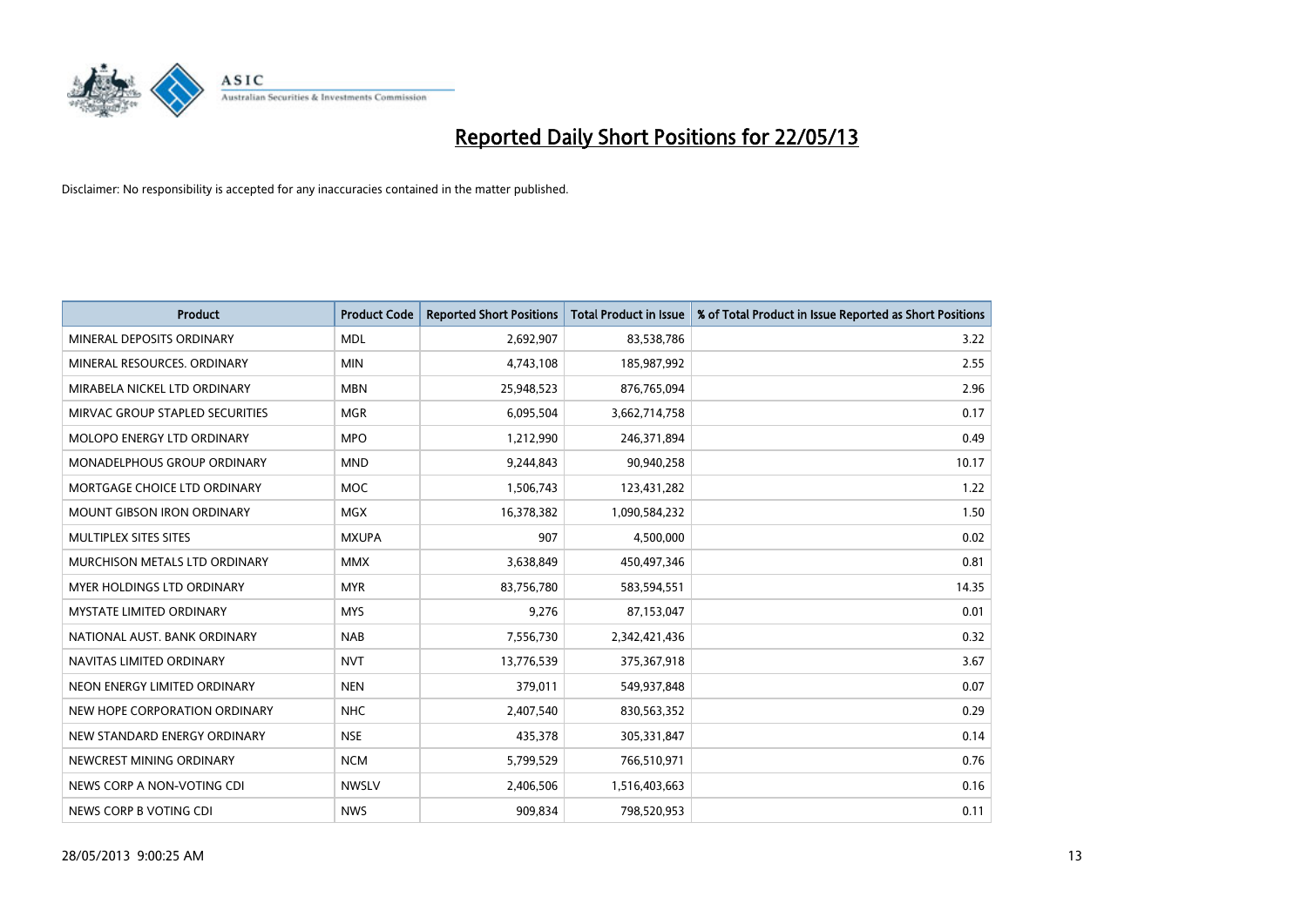

| <b>Product</b>                        | <b>Product Code</b> | <b>Reported Short Positions</b> | <b>Total Product in Issue</b> | % of Total Product in Issue Reported as Short Positions |
|---------------------------------------|---------------------|---------------------------------|-------------------------------|---------------------------------------------------------|
| NEXTDC LIMITED ORDINARY               | <b>NXT</b>          | 5,533,695                       | 173,102,288                   | 3.20                                                    |
| NEXUS ENERGY LIMITED ORDINARY         | <b>NXS</b>          | 14,817,252                      | 1,329,821,159                 | 1.11                                                    |
| NIDO PETROLEUM ORDINARY               | <b>NDO</b>          | 42,400                          | 2,044,984,301                 | 0.00                                                    |
| NOBLE MINERAL RES ORDINARY            | <b>NMG</b>          | 2,385,726                       | 666,397,952                   | 0.36                                                    |
| NORFOLK GROUP ORDINARY                | <b>NFK</b>          | 400,050                         | 158,890,730                   | 0.25                                                    |
| NORTHERN IRON LTD ORDINARY            | <b>NFE</b>          | 2,397,251                       | 484,405,314                   | 0.49                                                    |
| NORTHERN STAR ORDINARY                | <b>NST</b>          | 6,912,714                       | 424,279,762                   | 1.63                                                    |
| NRW HOLDINGS LIMITED ORDINARY         | <b>NWH</b>          | 24,616,743                      | 278,888,011                   | 8.83                                                    |
| NUCOAL RESOURCES LTD ORDINARY         | <b>NCR</b>          | 150,000                         | 768,612,354                   | 0.02                                                    |
| NUFARM LIMITED ORDINARY               | <b>NUF</b>          | 14,280,406                      | 262,954,040                   | 5.43                                                    |
| OCEANAGOLD CORP. CHESS DEPOSITARY INT | OGC                 | 965,643                         | 293,517,918                   | 0.33                                                    |
| OIL SEARCH LTD ORDINARY               | <b>OSH</b>          | 23,182,127                      | 1,340,018,530                 | 1.73                                                    |
| OM HOLDINGS LIMITED ORDINARY          | OMH                 | 3,296,338                       | 673,423,337                   | 0.49                                                    |
| ORICA LIMITED ORDINARY                | ORI                 | 5,740,106                       | 366,868,401                   | 1.56                                                    |
| ORIGIN ENERGY ORDINARY                | <b>ORG</b>          | 15,465,112                      | 1,097,938,465                 | 1.41                                                    |
| OROCOBRE LIMITED ORDINARY             | <b>ORE</b>          | 635,260                         | 117,745,140                   | 0.54                                                    |
| OROTONGROUP LIMITED ORDINARY          | ORL                 | 205,140                         | 40,880,902                    | 0.50                                                    |
| ORPHEUS ENERGY LTD ORDINARY           | <b>OEG</b>          | 67,200                          | 130,475,919                   | 0.05                                                    |
| OZ MINERALS ORDINARY                  | OZL                 | 18,238,943                      | 303,470,022                   | 6.01                                                    |
| PACIFIC BRANDS ORDINARY               | <b>PBG</b>          | 16,956,132                      | 912,915,695                   | 1.86                                                    |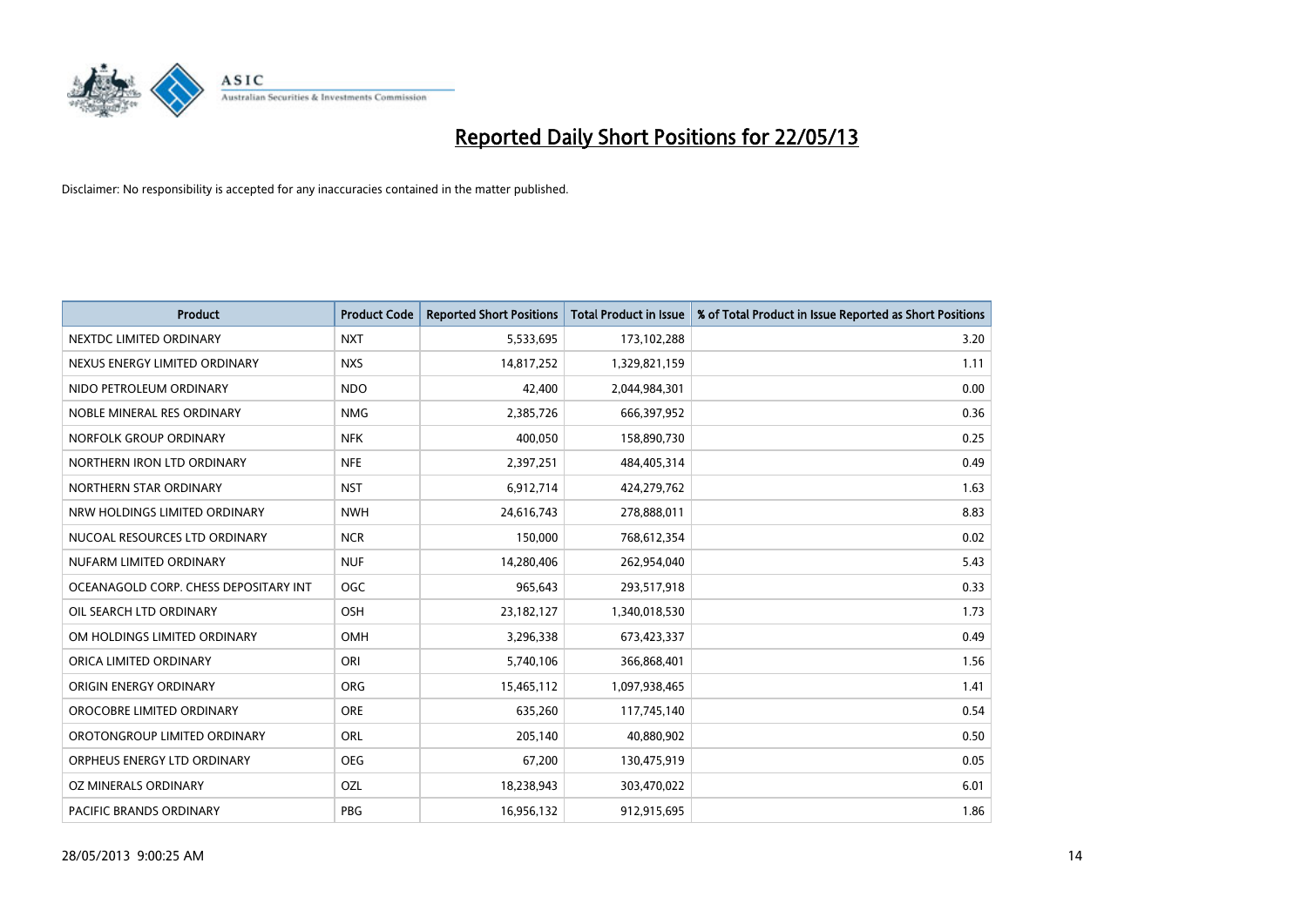

| <b>Product</b>               | <b>Product Code</b> | <b>Reported Short Positions</b> | <b>Total Product in Issue</b> | % of Total Product in Issue Reported as Short Positions |
|------------------------------|---------------------|---------------------------------|-------------------------------|---------------------------------------------------------|
| PALADIN ENERGY LTD ORDINARY  | <b>PDN</b>          | 110,783,814                     | 837,187,808                   | 13.23                                                   |
| PANAUST LIMITED ORDINARY     | PNA                 | 7,039,106                       | 619,084,930                   | 1.14                                                    |
| PANORAMIC RESOURCES ORDINARY | PAN                 | 2,360,885                       | 256,899,729                   | 0.92                                                    |
| PAPERLINX LIMITED ORDINARY   | <b>PPX</b>          | 47,901                          | 609,280,761                   | 0.01                                                    |
| PAPILLON RES LTD ORDINARY    | PIR                 | 1,951,761                       | 336,978,210                   | 0.58                                                    |
| PATTIES FOODS LTD ORDINARY   | PFL                 | 5,427                           | 139,065,639                   | 0.00                                                    |
| PEET LIMITED ORDINARY        | <b>PPC</b>          | 3,804,646                       | 422,051,985                   | 0.90                                                    |
| PERILYA LIMITED ORDINARY     | PEM                 | 876,579                         | 769,316,426                   | 0.11                                                    |
| PERPETUAL LIMITED ORDINARY   | <b>PPT</b>          | 2,165,745                       | 41,980,678                    | 5.16                                                    |
| PERSEUS MINING LTD ORDINARY  | PRU                 | 17,205,605                      | 457,962,088                   | 3.76                                                    |
| PHARMAXIS LTD ORDINARY       | <b>PXS</b>          | 9,278,165                       | 308,543,389                   | 3.01                                                    |
| PLATINUM ASSET ORDINARY      | <b>PTM</b>          | 5,561,350                       | 569,347,878                   | 0.98                                                    |
| PLATINUM AUSTRALIA ORDINARY  | <b>PLA</b>          | 836,127                         | 504,968,043                   | 0.17                                                    |
| PMI GOLD CORP CDI 1:1        | <b>PVM</b>          | 232,274                         | 154,140,766                   | 0.15                                                    |
| PMP LIMITED ORDINARY         | PMP                 | 28,840                          | 323,781,124                   | 0.01                                                    |
| PRANA BIOTECHNOLOGY ORDINARY | PBT                 | 155,080                         | 381,610,426                   | 0.04                                                    |
| PREMIER INVESTMENTS ORDINARY | <b>PMV</b>          | 673,244                         | 155,260,478                   | 0.43                                                    |
| PRIMA BIOMED LTD ORDINARY    | <b>PRR</b>          | 343,262                         | 1,143,146,838                 | 0.03                                                    |
| PRIMARY HEALTH CARE ORDINARY | <b>PRY</b>          | 17,738,502                      | 503,921,941                   | 3.52                                                    |
| PRIMEAG AUSTRALIA ORDINARY   | PAG                 | 36,341                          | 266,394,444                   | 0.01                                                    |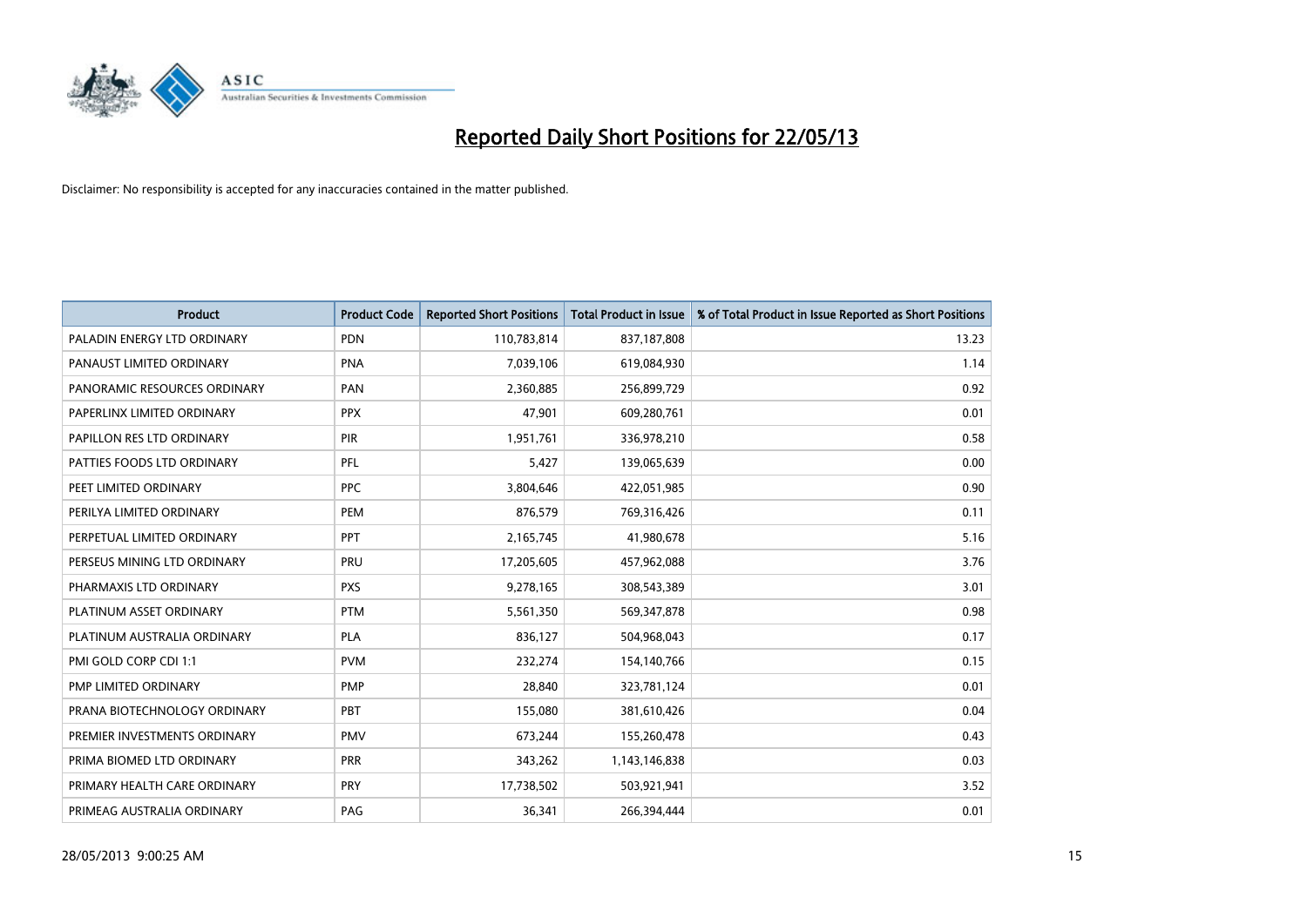

| <b>Product</b>                      | <b>Product Code</b> | <b>Reported Short Positions</b> | <b>Total Product in Issue</b> | % of Total Product in Issue Reported as Short Positions |
|-------------------------------------|---------------------|---------------------------------|-------------------------------|---------------------------------------------------------|
| PROGRAMMED ORDINARY                 | <b>PRG</b>          | 194,081                         | 118,179,696                   | 0.16                                                    |
| PURA VIDA ENERGY NL ORDINARY        | <b>PVD</b>          | 43,000                          | 76,303,514                    | 0.06                                                    |
| <b>QANTAS AIRWAYS ORDINARY</b>      | QAN                 | 27,049,356                      | 2,241,745,788                 | 1.21                                                    |
| <b>OBE INSURANCE GROUP ORDINARY</b> | <b>OBE</b>          | 44,269,071                      | 1,200,004,574                 | 3.69                                                    |
| ORXPHARMA LTD ORDINARY              | <b>ORX</b>          | 780,696                         | 144,648,106                   | 0.54                                                    |
| <b>QUBE HOLDINGS LTD ORDINARY</b>   | <b>QUB</b>          | 11,580,496                      | 928,965,547                   | 1.25                                                    |
| RAMELIUS RESOURCES ORDINARY         | <b>RMS</b>          | 5,607,109                       | 337,686,949                   | 1.66                                                    |
| RAMSAY HEALTH CARE ORDINARY         | <b>RHC</b>          | 1,661,661                       | 202,081,252                   | 0.82                                                    |
| RANGE RESOURCES LTD ORDINARY        | <b>RRS</b>          | 44,458                          | 2,853,862,345                 | 0.00                                                    |
| <b>RCR TOMLINSON ORDINARY</b>       | <b>RCR</b>          | 810,667                         | 132,431,265                   | 0.61                                                    |
| <b>REA GROUP ORDINARY</b>           | <b>REA</b>          | 45,540                          | 131,714,699                   | 0.03                                                    |
| <b>RECKON LIMITED ORDINARY</b>      | <b>RKN</b>          | 451,000                         | 129,488,015                   | 0.35                                                    |
| RED 5 LIMITED ORDINARY              | <b>RED</b>          | 789,746                         | 135,488,008                   | 0.58                                                    |
| <b>RED FORK ENERGY ORDINARY</b>     | <b>RFE</b>          | 4,215,549                       | 388,551,719                   | 1.08                                                    |
| REDBANK ENERGY LTD ORDINARY         | <b>AEJ</b>          | 13                              | 786,287                       | 0.00                                                    |
| REDFLEX HOLDINGS ORDINARY           | <b>RDF</b>          | 14,017                          | 110,762,310                   | 0.01                                                    |
| REECE AUSTRALIA LTD. ORDINARY       | <b>REH</b>          | 476                             | 99,600,000                    | 0.00                                                    |
| <b>REGIS RESOURCES ORDINARY</b>     | <b>RRL</b>          | 13,866,353                      | 475,613,655                   | 2.92                                                    |
| RESMED INC CDI 10:1                 | <b>RMD</b>          | 12,820,354                      | 1,556,242,300                 | 0.82                                                    |
| RESOLUTE MINING ORDINARY            | <b>RSG</b>          | 2,153,806                       | 643,094,224                   | 0.33                                                    |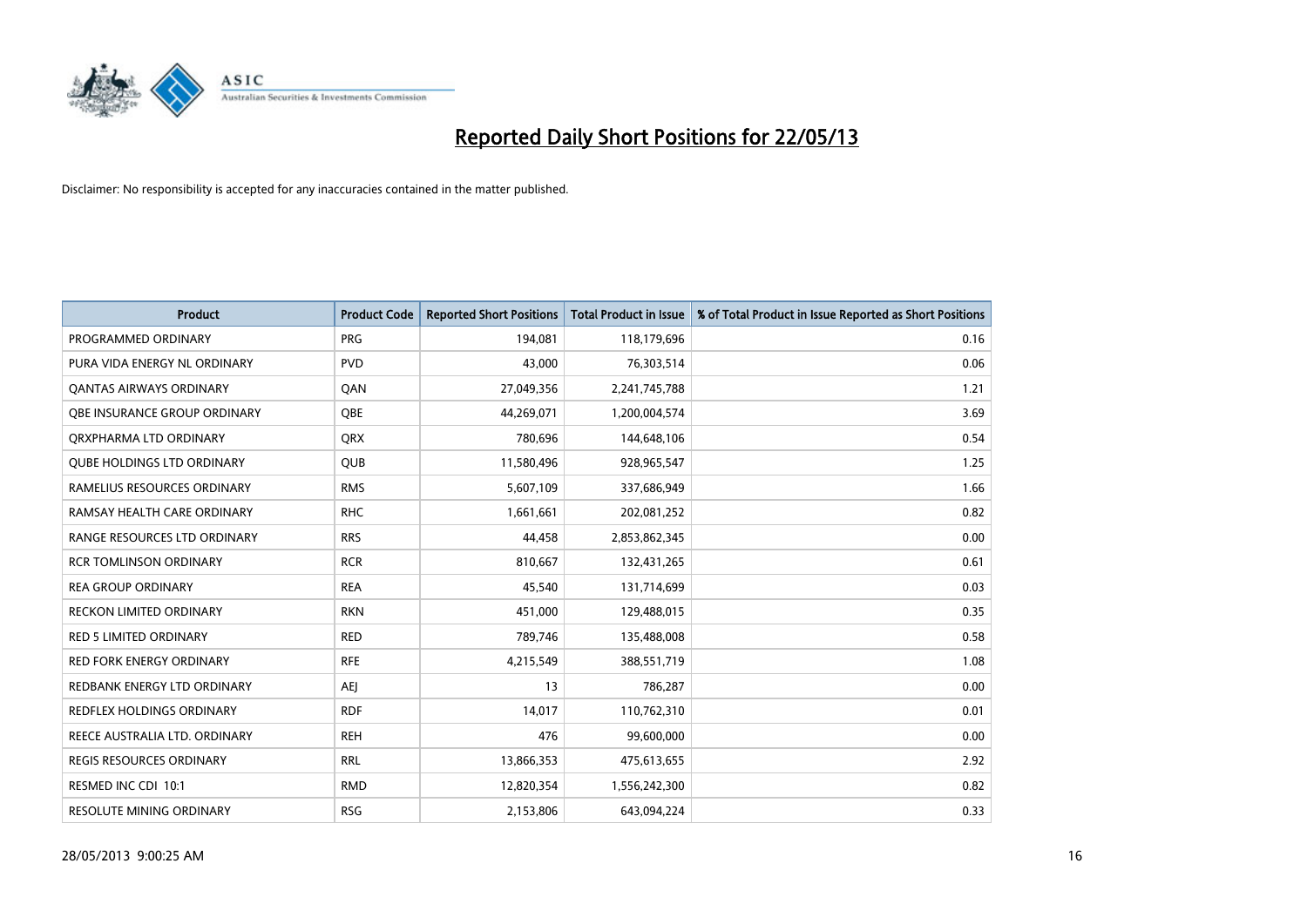

| <b>Product</b>                               | <b>Product Code</b> | <b>Reported Short Positions</b> | <b>Total Product in Issue</b> | % of Total Product in Issue Reported as Short Positions |
|----------------------------------------------|---------------------|---------------------------------|-------------------------------|---------------------------------------------------------|
| <b>RESOURCE GENERATION ORDINARY</b>          | <b>RES</b>          | 170,072                         | 284,698,002                   | 0.06                                                    |
| RETAIL FOOD GROUP ORDINARY                   | <b>RFG</b>          | 1,014,771                       | 130,227,856                   | 0.78                                                    |
| REX MINERALS LIMITED ORDINARY                | <b>RXM</b>          | 2,737,003                       | 188,907,284                   | 1.45                                                    |
| RHG LIMITED ORDINARY                         | <b>RHG</b>          | 2,480                           | 308,483,177                   | 0.00                                                    |
| <b>RIALTO ENERGY ORDINARY</b>                | <b>RIA</b>          | 41                              | 682,929,991                   | 0.00                                                    |
| <b>RIDLEY CORPORATION ORDINARY</b>           | <b>RIC</b>          | 967,833                         | 307,817,071                   | 0.31                                                    |
| RIO TINTO LIMITED ORDINARY                   | <b>RIO</b>          | 7,862,828                       | 435,758,720                   | 1.80                                                    |
| ROC OIL COMPANY ORDINARY                     | <b>ROC</b>          | 1,530,697                       | 683,235,552                   | 0.22                                                    |
| <b>RURALCO HOLDINGS ORDINARY</b>             | <b>RHL</b>          | 12,000                          | 55,019,284                    | 0.02                                                    |
| SAI GLOBAL LIMITED ORDINARY                  | SAI                 | 13,941,843                      | 209,440,120                   | 6.66                                                    |
| SALMAT LIMITED ORDINARY                      | <b>SLM</b>          | 111,344                         | 159,812,799                   | 0.07                                                    |
| SAMSON OIL & GAS LTD ORDINARY                | SSN                 | 369,000                         | 2,114,831,858                 | 0.02                                                    |
| SANDFIRE RESOURCES ORDINARY                  | <b>SFR</b>          | 4,264,927                       | 153,650,968                   | 2.78                                                    |
| <b>SANTOS LTD ORDINARY</b>                   | <b>STO</b>          | 3,634,837                       | 964,312,467                   | 0.38                                                    |
| SARACEN MINERAL ORDINARY                     | SAR                 | 17,541,703                      | 595,263,186                   | 2.95                                                    |
| <b>SCA PROPERTY GROUP STAPLED SECURITIES</b> | SCP                 | 32,917,767                      | 585,455,114                   | 5.62                                                    |
| SEDGMAN LIMITED ORDINARY                     | <b>SDM</b>          | 1,276,787                       | 220,368,310                   | 0.58                                                    |
| SEEK LIMITED ORDINARY                        | <b>SEK</b>          | 14,094,902                      | 337,833,019                   | 4.17                                                    |
| SELECT HARVESTS ORDINARY                     | SHV                 | 122,886                         | 57,462,851                    | 0.21                                                    |
| SENEX ENERGY LIMITED ORDINARY                | SXY                 | 20,086,691                      | 1,140,804,837                 | 1.76                                                    |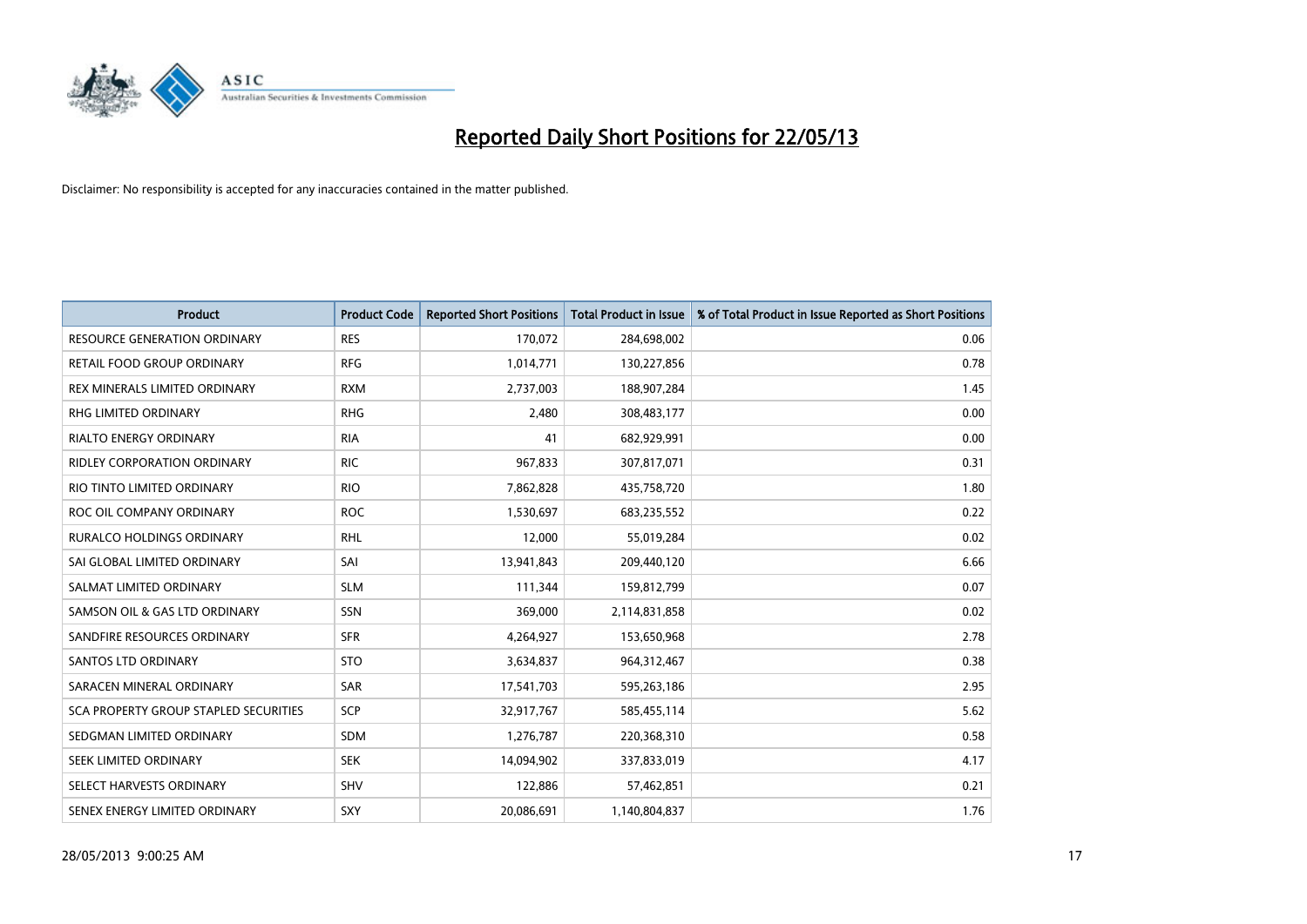

| <b>Product</b>                           | <b>Product Code</b> | <b>Reported Short Positions</b> | <b>Total Product in Issue</b> | % of Total Product in Issue Reported as Short Positions |
|------------------------------------------|---------------------|---------------------------------|-------------------------------|---------------------------------------------------------|
| SERVCORP LIMITED ORDINARY                | SRV                 | 80                              | 98,432,275                    | 0.00                                                    |
| SERVICE STREAM ORDINARY                  | <b>SSM</b>          | 644,168                         | 283,418,867                   | 0.23                                                    |
| SEVEN GROUP HOLDINGS ORDINARY            | <b>SVW</b>          | 1,998,610                       | 308,160,281                   | 0.65                                                    |
| SEVEN WEST MEDIA LTD ORDINARY            | <b>SWM</b>          | 10,305,448                      | 999,160,872                   | 1.03                                                    |
| SIGMA PHARMACEUTICAL ORDINARY            | <b>SIP</b>          | 10,388,137                      | 1,142,079,824                 | 0.91                                                    |
| SILEX SYSTEMS ORDINARY                   | <b>SLX</b>          | 1,654,033                       | 170,232,464                   | 0.97                                                    |
| SILVER CHEF LIMITED ORDINARY             | <b>SIV</b>          | 8,472                           | 28,762,745                    | 0.03                                                    |
| SILVER LAKE RESOURCE ORDINARY            | <b>SLR</b>          | 4,936,378                       | 379,048,750                   | 1.30                                                    |
| SIMS METAL MGMT LTD ORDINARY             | SGM                 | 11,786,307                      | 204,309,387                   | 5.77                                                    |
| SINGAPORE TELECOMM. CHESS DEPOSITARY INT | SGT                 | 1,125,715                       | 190,299,121                   | 0.59                                                    |
| SIRIUS RESOURCES NL ORDINARY             | <b>SIR</b>          | 1,627,816                       | 224,620,167                   | 0.72                                                    |
| SIRTEX MEDICAL ORDINARY                  | <b>SRX</b>          | 831,305                         | 55,768,136                    | 1.49                                                    |
| SKILLED GROUP LTD ORDINARY               | <b>SKE</b>          | 4,918,278                       | 233,533,526                   | 2.11                                                    |
| <b>SLATER &amp; GORDON ORDINARY</b>      | SGH                 | 915                             | 194,073,908                   | 0.00                                                    |
| SMS MANAGEMENT, ORDINARY                 | <b>SMX</b>          | 2,158,750                       | 69,378,477                    | 3.11                                                    |
| SONIC HEALTHCARE ORDINARY                | <b>SHL</b>          | 11,539,276                      | 396,761,181                   | 2.91                                                    |
| SOUL PATTINSON (W.H) ORDINARY            | SOL                 | 14,764                          | 239,395,320                   | 0.01                                                    |
| SP AUSNET STAPLED SECURITIES             | <b>SPN</b>          | 20,366,657                      | 3,367,543,113                 | 0.60                                                    |
| SPARK INFRASTRUCTURE STAPLED NOTE & UNIT | SKI                 | 49,853,182                      | 1,326,734,264                 | 3.76                                                    |
| SPDR 200 FUND ETF UNITS                  | <b>STW</b>          | 53,207                          | 45,551,346                    | 0.12                                                    |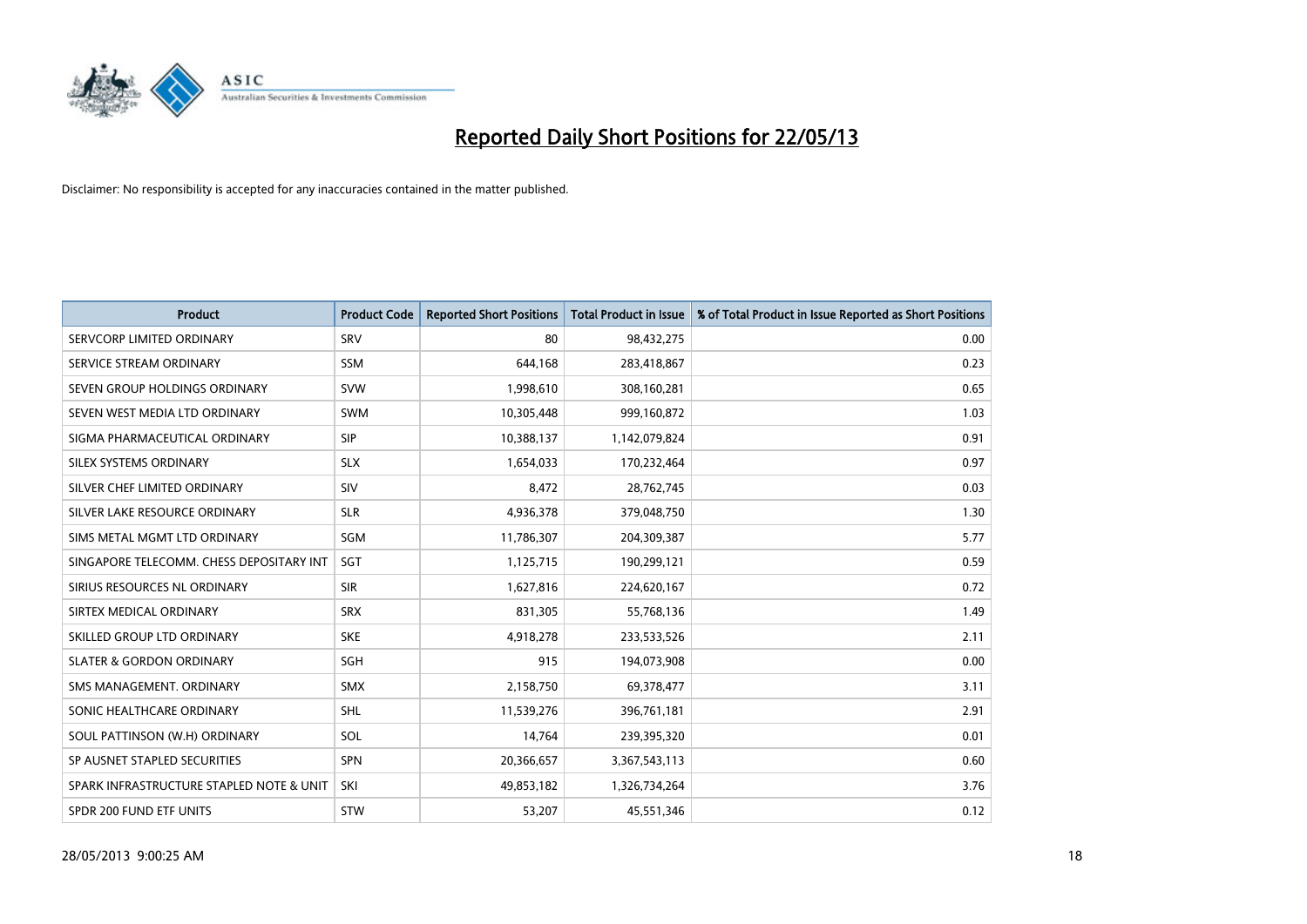

| <b>Product</b>                   | <b>Product Code</b> | <b>Reported Short Positions</b> | <b>Total Product in Issue</b> | % of Total Product in Issue Reported as Short Positions |
|----------------------------------|---------------------|---------------------------------|-------------------------------|---------------------------------------------------------|
| SPECIALTY FASHION ORDINARY       | <b>SFH</b>          | 1,500,000                       | 192,236,121                   | 0.78                                                    |
| ST BARBARA LIMITED ORDINARY      | <b>SBM</b>          | 18,181,395                      | 488,074,077                   | 3.73                                                    |
| STARPHARMA HOLDINGS ORDINARY     | <b>SPL</b>          | 13,105,067                      | 283,665,948                   | 4.62                                                    |
| STHN CROSS MEDIA ORDINARY        | <b>SXL</b>          | 6,576,827                       | 704,858,524                   | 0.93                                                    |
| STOCKLAND UNITS/ORD STAPLED      | <b>SGP</b>          | 10,498,490                      | 2,202,657,963                 | 0.48                                                    |
| STRAITS RES LTD. ORDINARY        | SRO                 | 51,790                          | 1,164,150,159                 | 0.00                                                    |
| STW COMMUNICATIONS ORDINARY      | SGN                 | 78,001                          | 403,828,512                   | 0.02                                                    |
| SUNCORP GROUP LTD ORDINARY       | <b>SUN</b>          | 5,362,352                       | 1,286,600,980                 | 0.42                                                    |
| SUNDANCE ENERGY ORDINARY         | <b>SEA</b>          | 2,042,033                       | 402,425,140                   | 0.51                                                    |
| SUNDANCE RESOURCES ORDINARY      | <b>SDL</b>          | 30,482,630                      | 3,072,110,985                 | 0.99                                                    |
| SUNLAND GROUP LTD ORDINARY       | <b>SDG</b>          | 18,391                          | 189,417,674                   | 0.01                                                    |
| SUPER RET REP LTD ORDINARY       | <b>SUL</b>          | 669,648                         | 196,472,811                   | 0.34                                                    |
| SYD AIRPORT STAPLED US PROHIBIT. | <b>SYD</b>          | 26,755,538                      | 1,861,210,782                 | 1.44                                                    |
| SYRAH RESOURCES ORDINARY         | <b>SYR</b>          | 638,665                         | 147,767,623                   | 0.43                                                    |
| TABCORP HOLDINGS LTD ORDINARY    | <b>TAH</b>          | 18,571,651                      | 744,885,690                   | 2.49                                                    |
| TALON PETROLEUM LTD ORDINARY     | <b>TPD</b>          | 38,218                          | 102,135,433                   | 0.04                                                    |
| TANAMI GOLD NL ORDINARY          | <b>TAM</b>          | 695,068                         | 587,548,523                   | 0.12                                                    |
| TAP OIL LIMITED ORDINARY         | <b>TAP</b>          | 923,003                         | 241,608,606                   | 0.38                                                    |
| <b>TATTS GROUP LTD ORDINARY</b>  | <b>TTS</b>          | 14,156,974                      | 1,402,708,406                 | 1.01                                                    |
| TECHNOLOGY ONE ORDINARY          | <b>TNE</b>          | 202,214                         | 306,620,955                   | 0.07                                                    |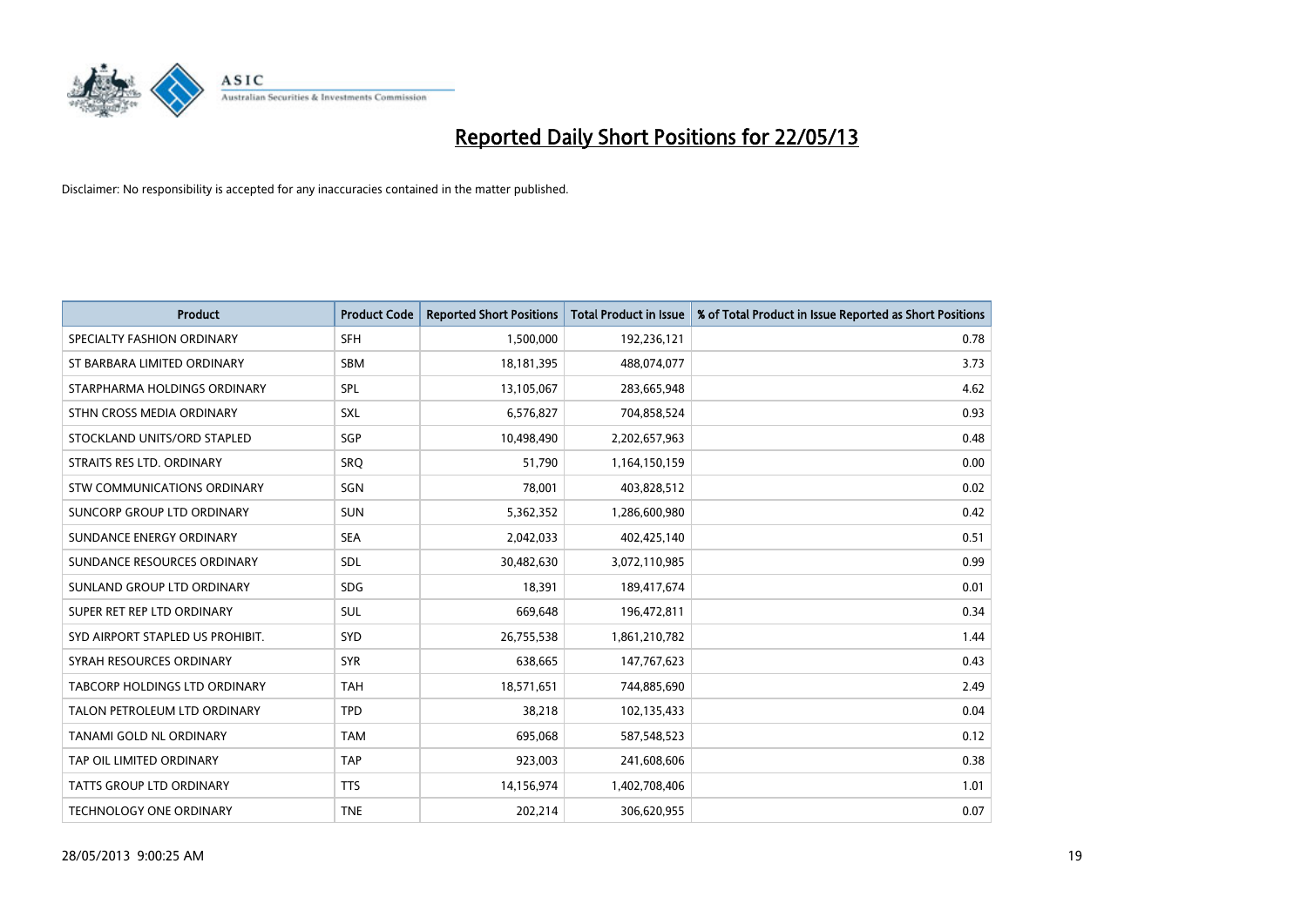

| <b>Product</b>                       | <b>Product Code</b> | <b>Reported Short Positions</b> | <b>Total Product in Issue</b> | % of Total Product in Issue Reported as Short Positions |
|--------------------------------------|---------------------|---------------------------------|-------------------------------|---------------------------------------------------------|
| <b>TELECOM CORPORATION ORDINARY</b>  | <b>TEL</b>          | 10,316,484                      | 1,817,088,869                 | 0.57                                                    |
| TELSTRA CORPORATION. ORDINARY        | <b>TLS</b>          | 16,351,860                      | 12,443,074,357                | 0.13                                                    |
| TEN NETWORK HOLDINGS ORDINARY        | <b>TEN</b>          | 85,692,108                      | 2,586,970,845                 | 3.31                                                    |
| TERANGA GOLD CORP CDI 1:1            | <b>TGZ</b>          | 47,665                          | 173,285,133                   | 0.03                                                    |
| THE REJECT SHOP ORDINARY             | <b>TRS</b>          | 1,618,368                       | 27,944,072                    | 5.79                                                    |
| THORN GROUP LIMITED ORDINARY         | <b>TGA</b>          | 63,191                          | 147,584,880                   | 0.04                                                    |
| TIGER RESOURCES ORDINARY             | <b>TGS</b>          | 2,998,571                       | 674,770,269                   | 0.44                                                    |
| TOLL HOLDINGS LTD ORDINARY           | <b>TOL</b>          | 30,795,735                      | 717,133,875                   | 4.29                                                    |
| TOX FREE SOLUTIONS ORDINARY          | <b>TOX</b>          | 816,273                         | 129,607,453                   | 0.63                                                    |
| TPG TELECOM LIMITED ORDINARY         | <b>TPM</b>          | 982,587                         | 793,808,141                   | 0.12                                                    |
| TRADE ME GROUP ORDINARY              | <b>TME</b>          | 2,103,356                       | 396,017,568                   | 0.53                                                    |
| TRANSFIELD SERVICES ORDINARY         | <b>TSE</b>          | 11,870,795                      | 512,457,716                   | 2.32                                                    |
| TRANSPACIFIC INDUST, ORDINARY        | <b>TPI</b>          | 1,114,506                       | 1,578,563,490                 | 0.07                                                    |
| TRANSURBAN GROUP TRIPLE STAPLED SEC. | <b>TCL</b>          | 5,015,019                       | 1,481,594,818                 | 0.34                                                    |
| TREASURY WINE ESTATE ORDINARY        | <b>TWE</b>          | 15,792,744                      | 647,227,144                   | 2.44                                                    |
| TROY RESOURCES LTD ORDINARY          | <b>TRY</b>          | 4,110,119                       | 91,318,649                    | 4.50                                                    |
| UGL LIMITED ORDINARY                 | UGL                 | 11,401,101                      | 166,511,240                   | 6.85                                                    |
| UXC LIMITED ORDINARY                 | <b>UXC</b>          | 116,173                         | 308,806,649                   | 0.04                                                    |
| <b>VIRGIN AUS HLDG LTD ORDINARY</b>  | <b>VAH</b>          | 60,066,465                      | 2,581,231,776                 | 2.33                                                    |
| VNGD AUS SHARES ETF UNITS            | <b>VAS</b>          | 774                             | 6,133,376                     | 0.01                                                    |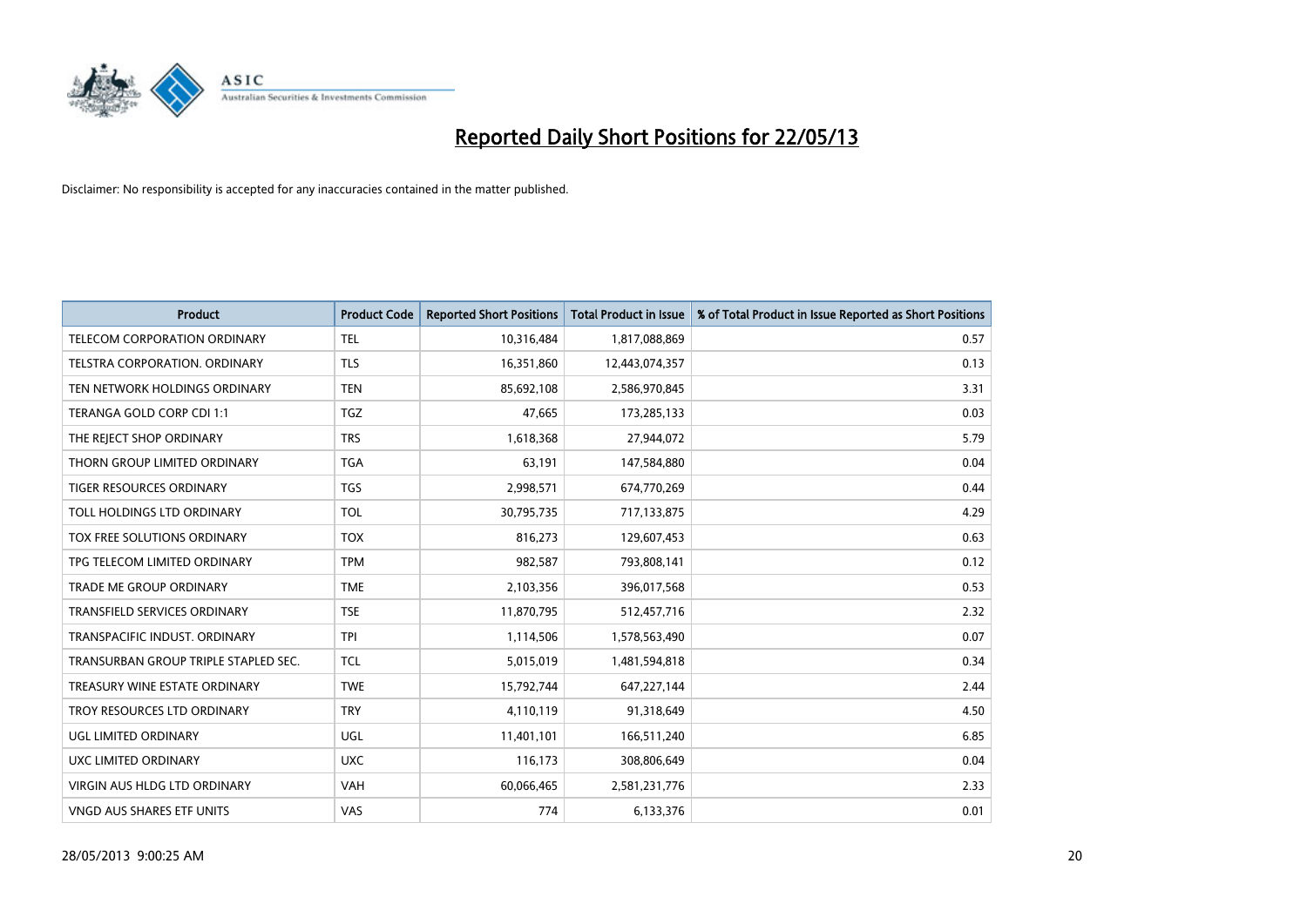

| <b>Product</b>                           | <b>Product Code</b> | <b>Reported Short Positions</b> | <b>Total Product in Issue</b> | % of Total Product in Issue Reported as Short Positions |
|------------------------------------------|---------------------|---------------------------------|-------------------------------|---------------------------------------------------------|
| <b>VOCUS COMMS LTD ORDINARY</b>          | <b>VOC</b>          | 101,418                         | 78,017,825                    | 0.13                                                    |
| <b>WATPAC LIMITED ORDINARY</b>           | <b>WTP</b>          | 138,267                         | 184,332,526                   | 0.08                                                    |
| <b>WDS LIMITED ORDINARY</b>              | <b>WDS</b>          | 7                               | 144,740,614                   | 0.00                                                    |
| WEBIET LIMITED ORDINARY                  | <b>WEB</b>          | 607,678                         | 79,397,959                    | 0.77                                                    |
| <b>WESFARMERS LIMITED ORDINARY</b>       | <b>WES</b>          | 27,071,740                      | 1,006,665,540                 | 2.69                                                    |
| WESFARMERS LIMITED PARTIALLY PROTECTED   | <b>WESN</b>         | 48.445                          | 150,528,058                   | 0.03                                                    |
| WESTERN AREAS LTD ORDINARY               | <b>WSA</b>          | 16,030,812                      | 196,843,803                   | 8.14                                                    |
| WESTERN DESERT RES. ORDINARY             | <b>WDR</b>          | 1,889,507                       | 360,853,631                   | 0.52                                                    |
| WESTFIELD GROUP ORD/UNIT STAPLED SEC     | <b>WDC</b>          | 7,118,516                       | 2,194,138,450                 | 0.32                                                    |
| <b>WESTFIELD RETAIL TST UNIT STAPLED</b> | <b>WRT</b>          | 11,791,977                      | 3,054,166,195                 | 0.39                                                    |
| <b>WESTPAC BANKING CORP ORDINARY</b>     | <b>WBC</b>          | 19,797,789                      | 3,103,729,084                 | 0.64                                                    |
| WHITE ENERGY COMPANY ORDINARY            | <b>WEC</b>          | 2,748,666                       | 322,974,494                   | 0.85                                                    |
| WHITEHAVEN COAL ORDINARY                 | <b>WHC</b>          | 104,443,233                     | 1,025,635,023                 | 10.18                                                   |
| WHK GROUP LIMITED ORDINARY               | <b>WHG</b>          | 1,256,498                       | 265,200,652                   | 0.47                                                    |
| WIDE BAY AUST LTD ORDINARY               | <b>WBB</b>          | 441                             | 36,238,600                    | 0.00                                                    |
| WINDIMURRA VANADIUM ORDINARY             | <b>WVL</b>          | 468,254                         | 19,284,366                    | 2.43                                                    |
| WOODSIDE PETROLEUM ORDINARY              | <b>WPL</b>          | 2,468,342                       | 823,910,657                   | 0.30                                                    |
| WOOLWORTHS LIMITED ORDINARY              | <b>WOW</b>          | 5,645,053                       | 1,245,641,610                 | 0.45                                                    |
| <b>WORLEYPARSONS LTD ORDINARY</b>        | <b>WOR</b>          | 4,727,174                       | 243,103,065                   | 1.94                                                    |
| <b>WOTIF.COM HOLDINGS ORDINARY</b>       | <b>WTF</b>          | 17,070,306                      | 211,736,244                   | 8.06                                                    |